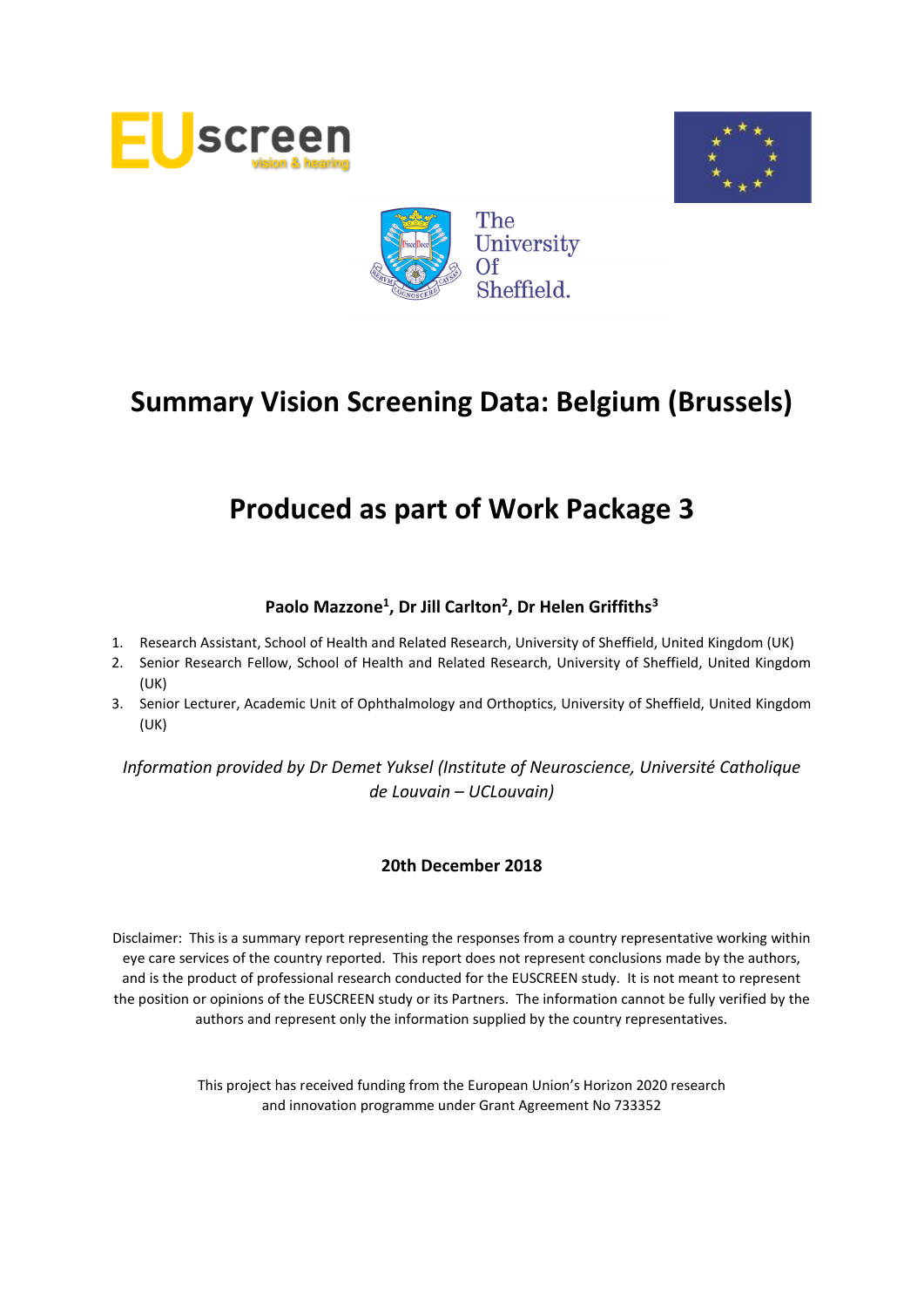

# **Contents**

| 1  | <b>Glossary of Terms: Vision Screening</b> |                                             |    |  |  |  |  |  |  |  |
|----|--------------------------------------------|---------------------------------------------|----|--|--|--|--|--|--|--|
| 2  |                                            | Abbreviations<br>vi                         |    |  |  |  |  |  |  |  |
| 3  |                                            | Population and Healthcare Overview          |    |  |  |  |  |  |  |  |
| 4  |                                            | Vision Screening Commissioning and Guidance | 3  |  |  |  |  |  |  |  |
| 5  |                                            | Screening programme                         | 4  |  |  |  |  |  |  |  |
|    | 5.1                                        | Vision screening - Preterm babies           | 4  |  |  |  |  |  |  |  |
|    | 5.2                                        | Vision screening - Birth to 3 months        | 4  |  |  |  |  |  |  |  |
|    | 5.3                                        | Vision screening - 3 months to 36 months    | 4  |  |  |  |  |  |  |  |
|    | 5.4                                        | Vision screening - 36 months to 7 years     | 5  |  |  |  |  |  |  |  |
| 6  |                                            | <b>Automated Screening</b>                  | 11 |  |  |  |  |  |  |  |
| 7  |                                            | Provision for Visually Impaired             | 12 |  |  |  |  |  |  |  |
| 8  |                                            | Knowledge of existing screening programme   | 13 |  |  |  |  |  |  |  |
|    | 8.1                                        | Prevalence/Diagnosis                        | 13 |  |  |  |  |  |  |  |
|    | 8.2                                        | Coverage                                    | 13 |  |  |  |  |  |  |  |
|    | 8.3                                        | Screening evaluation                        | 13 |  |  |  |  |  |  |  |
|    | 8.4                                        | <b>Treatment success</b>                    | 14 |  |  |  |  |  |  |  |
| 9  |                                            | Costs of vision screening in children       | 16 |  |  |  |  |  |  |  |
|    | 9.1                                        | Cost of vision screening                    | 16 |  |  |  |  |  |  |  |
|    | 9.2                                        | Cost of treatment for amblyopia             | 16 |  |  |  |  |  |  |  |
|    | 9.3                                        | Cost of Treatment for strabismus            | 16 |  |  |  |  |  |  |  |
|    | 9.4                                        | Cost of treatment for cataract              | 16 |  |  |  |  |  |  |  |
| 10 |                                            | References<br>17                            |    |  |  |  |  |  |  |  |
|    |                                            |                                             |    |  |  |  |  |  |  |  |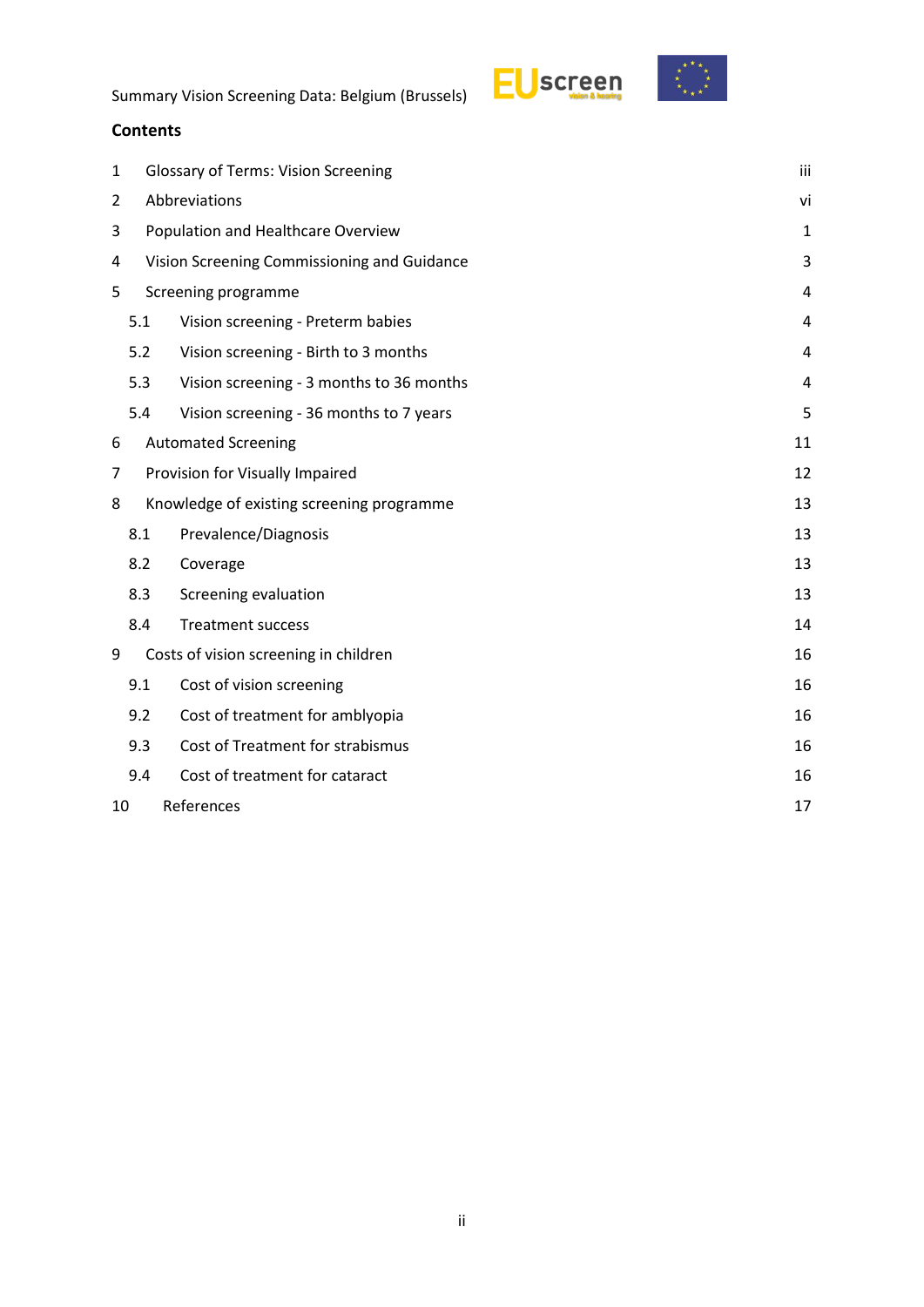



# <span id="page-2-0"></span>**1 Glossary of Terms: Vision Screening**

| <b>Abnormal test</b>                               | A test result where a normal "pass" response could not be                                                                                                                                                              |  |  |  |  |  |
|----------------------------------------------------|------------------------------------------------------------------------------------------------------------------------------------------------------------------------------------------------------------------------|--|--|--|--|--|
| result                                             | detected under good conditions. The result on screening                                                                                                                                                                |  |  |  |  |  |
|                                                    | equipment may indicate "no response," "fail," or "refer."                                                                                                                                                              |  |  |  |  |  |
| <b>Attendance rate</b>                             | The proportion of all those invited for screening that are tested<br>and receive a result:                                                                                                                             |  |  |  |  |  |
|                                                    | Invited for screening includes all those that are offered the<br>screening test.<br>Tested and receive a result could be a "pass" or "referral to<br>diagnostic assessment".                                           |  |  |  |  |  |
|                                                    | Attendance rate provides information on the willingness of families<br>to participate in screening.                                                                                                                    |  |  |  |  |  |
| <b>Compliance with</b><br>referral<br>(percentage) | The percentage of those who are referred from screening to a<br>diagnostic assessment that actually attend the diagnostic<br>assessment.                                                                               |  |  |  |  |  |
|                                                    | Percentage of compliance provides information on the willingness<br>of families to attend the diagnostic assessment after referral from<br>screening.                                                                  |  |  |  |  |  |
| Coverage                                           | The proportion of those eligible for screening that are tested and<br>receive a result:                                                                                                                                |  |  |  |  |  |
|                                                    | Eligible for screening includes those within the population that<br>are covered under the screening or health care programme.<br>Tested and receive a result could be a "pass" or "refer to<br>diagnostic assessment". |  |  |  |  |  |
|                                                    | Factors such as being offered screening, willingness to participate,<br>missed screening, ability to complete the screen, and ability to<br>document the screening results will influence the coverage.                |  |  |  |  |  |
| <b>False negatives</b>                             | The percentage of children with a visual deficit (defined by the<br>target condition) that receive a result of "pass" during screening.                                                                                |  |  |  |  |  |
|                                                    | Example: If 100 children with visual deficit are screened, and 1<br>child passes the screening, the percentage of false negatives is 1%.                                                                               |  |  |  |  |  |
| <b>False positives</b>                             | The percentage of children with normal vision that are referred<br>from screening to a diagnostic assessment.                                                                                                          |  |  |  |  |  |
| <b>Guidelines</b>                                  | Recommendations or instructions provided by an authoritative<br>body on the practice of screening in the country or region.                                                                                            |  |  |  |  |  |
| <b>Vision screening</b><br>professional            | A person qualified to perform vision screening, according to the<br>practice in the country or region.                                                                                                                 |  |  |  |  |  |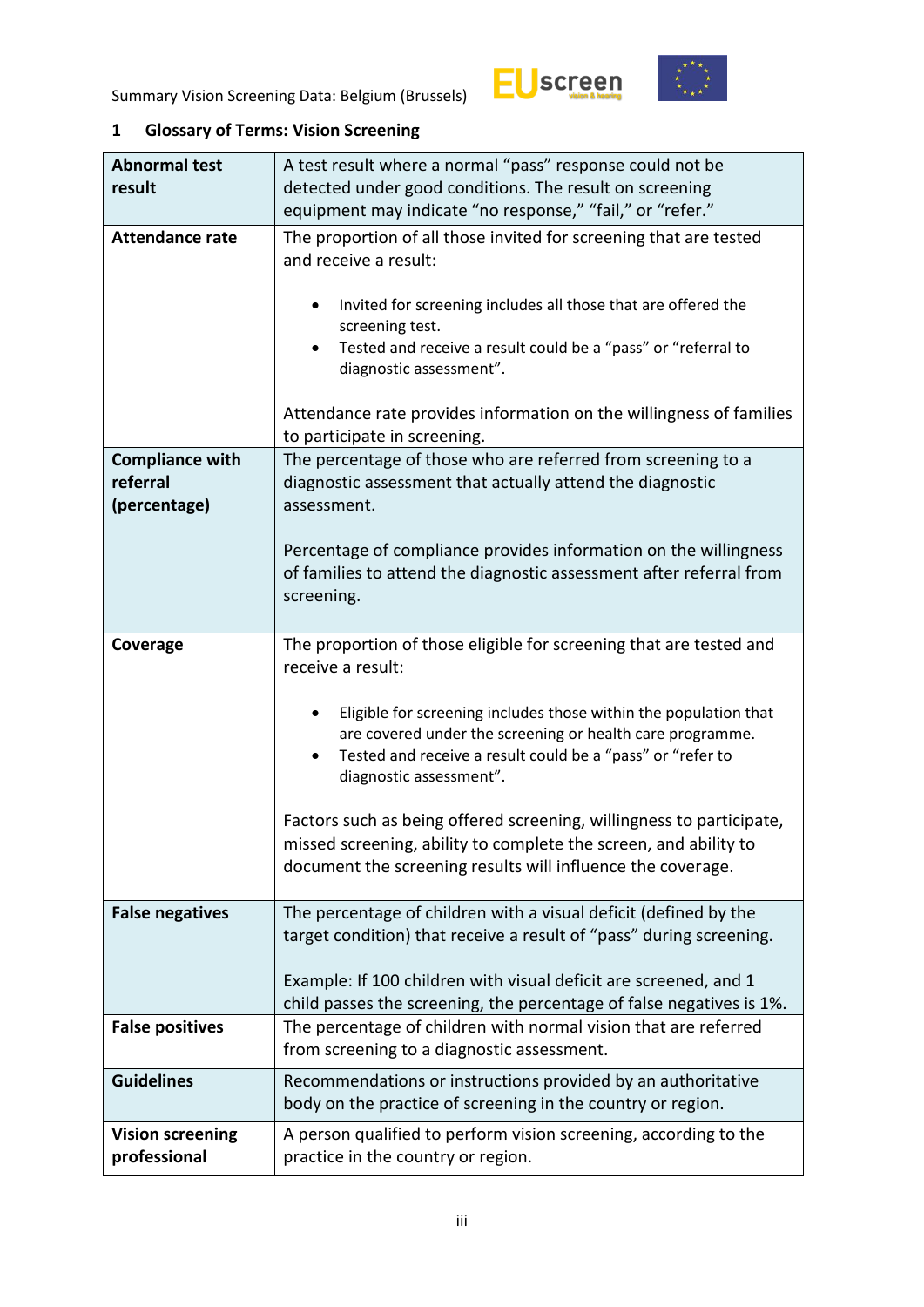



| <b>Inconclusive test</b>    | A test result where a normal "pass" response could not be              |
|-----------------------------|------------------------------------------------------------------------|
| result                      | detected due to poor test conditions or poor cooperation of the        |
|                             | child.                                                                 |
| <b>Invited for</b>          | Infants/children and their families who are offered screening.         |
| screening                   |                                                                        |
| <b>Outcome of vision</b>    | An indication of the effectiveness or performance of screening,        |
| screening                   | such as a measurement of coverage rate, referral rate, number of       |
|                             | children detected, etc.                                                |
| <b>Untreated</b>            | Those children who have not received treatment for amblyopia           |
| amblyopia                   | due to missed screening or missed follow-up appointment.               |
|                             |                                                                        |
| <b>Persistent</b>           | Amblyopia that is missed by screening, or present after the child      |
| amblyopia                   | has received treatment.                                                |
|                             |                                                                        |
|                             |                                                                        |
| <b>Positive predictive</b>  | The percentage of children referred from screening who have a          |
| value                       | confirmed vision loss.                                                 |
|                             |                                                                        |
|                             | For example, if 100 babies are referred from screening for             |
|                             | diagnostic assessment and 10 have normal vision and 90 have a          |
|                             | confirmed visual defect, the positive predictive value would be        |
|                             | 90%.                                                                   |
| <b>Prevalence</b>           | The percentage or number of individuals with a specific disease or     |
|                             | condition. Prevalence can either be expressed as a percentage or       |
|                             | as a number out of 1000 individuals within the same demographic.       |
| Programme                   | An organised system for screening, which could be based                |
|                             | nationally, regionally or locally.                                     |
| Protocol                    | Documented procedure or sequence for screening, which could            |
|                             | include which tests are performed, when tests are performed,           |
|                             | procedures for passing and referring, and so forth.                    |
| <b>Quality assurance</b>    | A method for checking and ensuring that screening is functioning       |
|                             | adequately and meeting set goals and benchmarks.                       |
| Referral criteria           | A pre-determined cut-off boundary for when a child should be re-       |
|                             | tested or seen for a diagnostic assessment.                            |
|                             |                                                                        |
| <b>Risk babies / Babies</b> | All infants that are considered to be at-risk or have risk-factors for |
| at-risk                     | vision defects/ophthalmic pathology according to the screening         |
|                             | programme.                                                             |
|                             |                                                                        |
|                             | Two common risk factors are admission to the neonatal-intensive        |
|                             | care unit (NICU) or born prematurely. However, other risk factors      |
|                             | for visual defects may also be indicated in the screening              |
|                             | programme.                                                             |
| Sensitivity                 | The percentage of children with visual defects that are identified     |
|                             | via the screening programme.                                           |
|                             |                                                                        |
|                             | For example, if 100 babies with visual defects are tested, and 98 of   |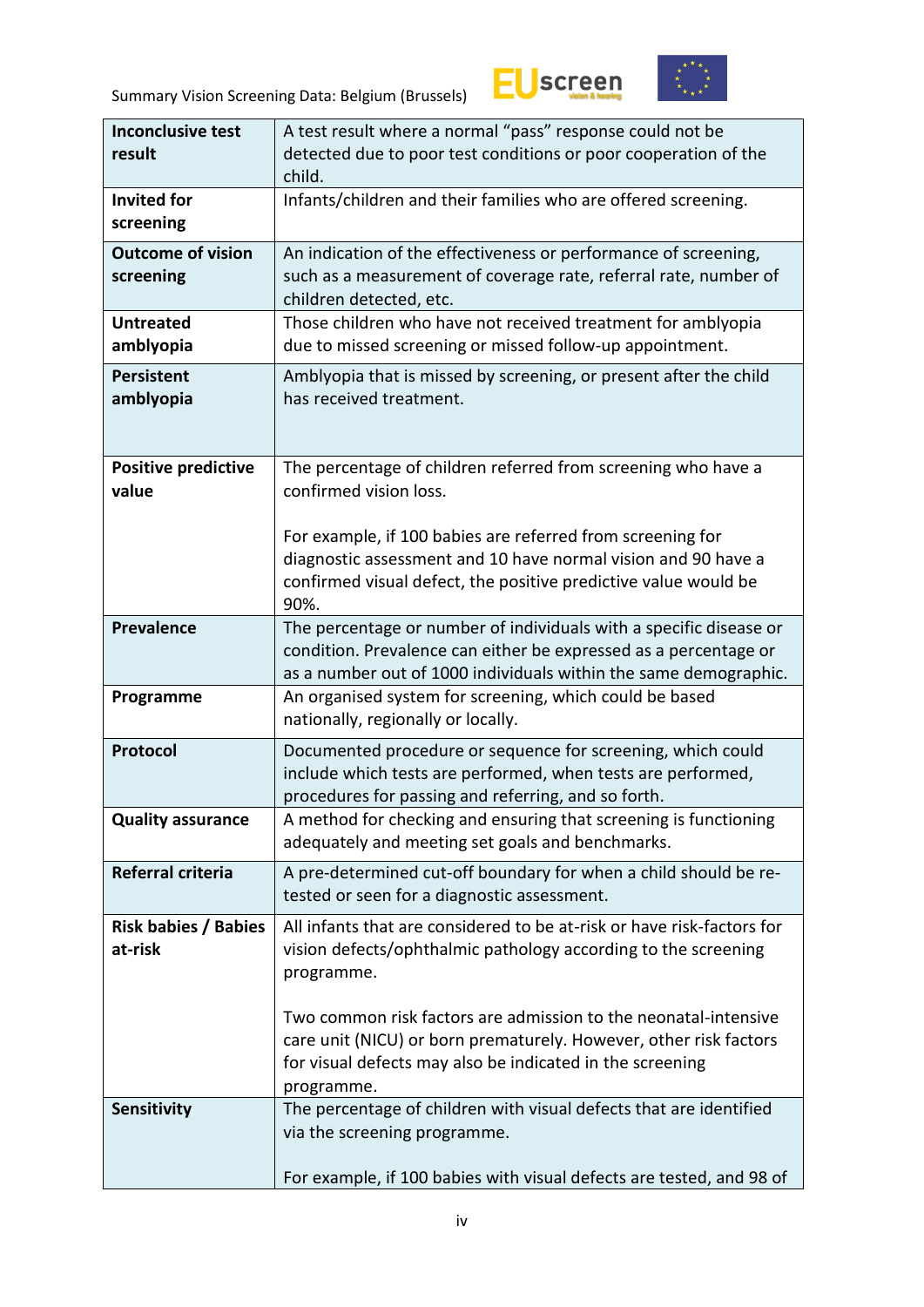



|                         | these babies are referred for diagnostic assessment and 2 pass the<br>screening, the sensitivity is 98%.                                                                         |
|-------------------------|----------------------------------------------------------------------------------------------------------------------------------------------------------------------------------|
| <b>Specificity</b>      | The percentage of children with normal vision that pass the<br>screening.                                                                                                        |
|                         | For example, if 100 babies with normal vision are tested, and 10 of<br>these babies are referred for diagnostic assessment and 90 pass<br>the screening, the specificity is 90%. |
| <b>Target condition</b> | The visual defect you are aiming to detect via the screening<br>programme.                                                                                                       |
| Well, healthy<br>babies | Infants who are <i>not</i> admitted into the NICU or born prematurely<br>(born after a gestation period of less than 37 weeks).                                                  |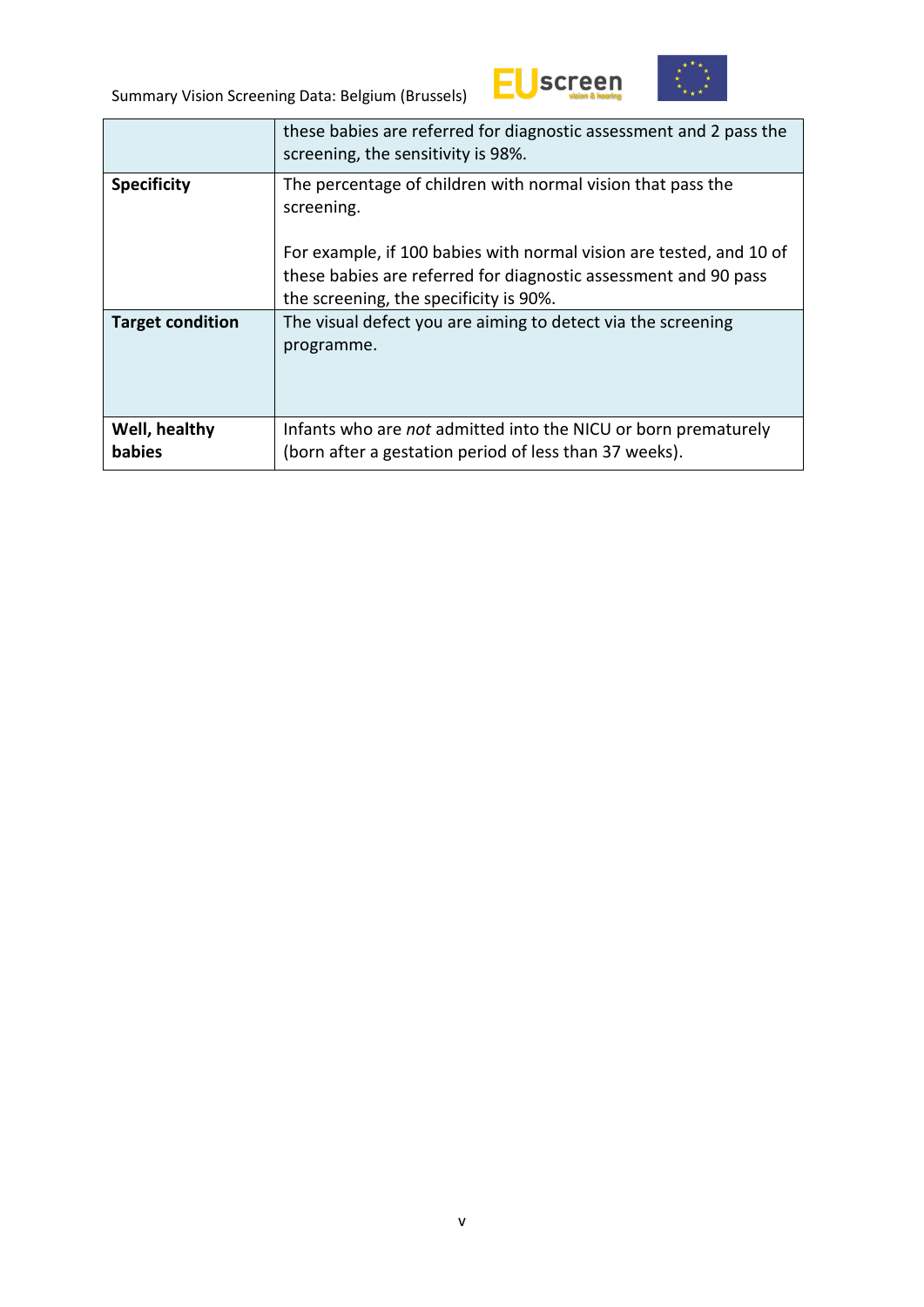



# <span id="page-5-0"></span>**2 Abbreviations**

| AR          | Autorefraction                                                             |
|-------------|----------------------------------------------------------------------------|
| AS          | <b>Automated Screening</b>                                                 |
| BG          | Biprism of gracis                                                          |
| <b>CT</b>   | <b>Cover Test</b>                                                          |
| CV          | Colour vision                                                              |
| EI          | Eye Inspection                                                             |
| <b>EM</b>   | Eye Motility                                                               |
| FA/PA       | Facial asymmetry/palpebral asymmetry                                       |
| Fix         | Fixation                                                                   |
| <b>GDP</b>  | <b>Gross Domestic Product</b>                                              |
| Hir         | Hirschberg                                                                 |
|             | Kaleidoscope organisation subsidised by the government                     |
| K&G         | Kind en Gezin - an organisation subsidized by the government               |
| <b>NICU</b> | Neonatal-intensive care unit                                               |
| <b>ONE</b>  | Office de la naissance et de l'enfance (The Office of birth and childhood) |
| <b>PPP</b>  | <b>Purchasing Power Parity</b>                                             |
| <b>PR</b>   | <b>Pupillary Reflexes</b>                                                  |
| <b>SV</b>   | Stereopsis                                                                 |
| VA          | <b>Visual Acuity</b>                                                       |
| <b>WHO</b>  | Word Health Organisation                                                   |
|             |                                                                            |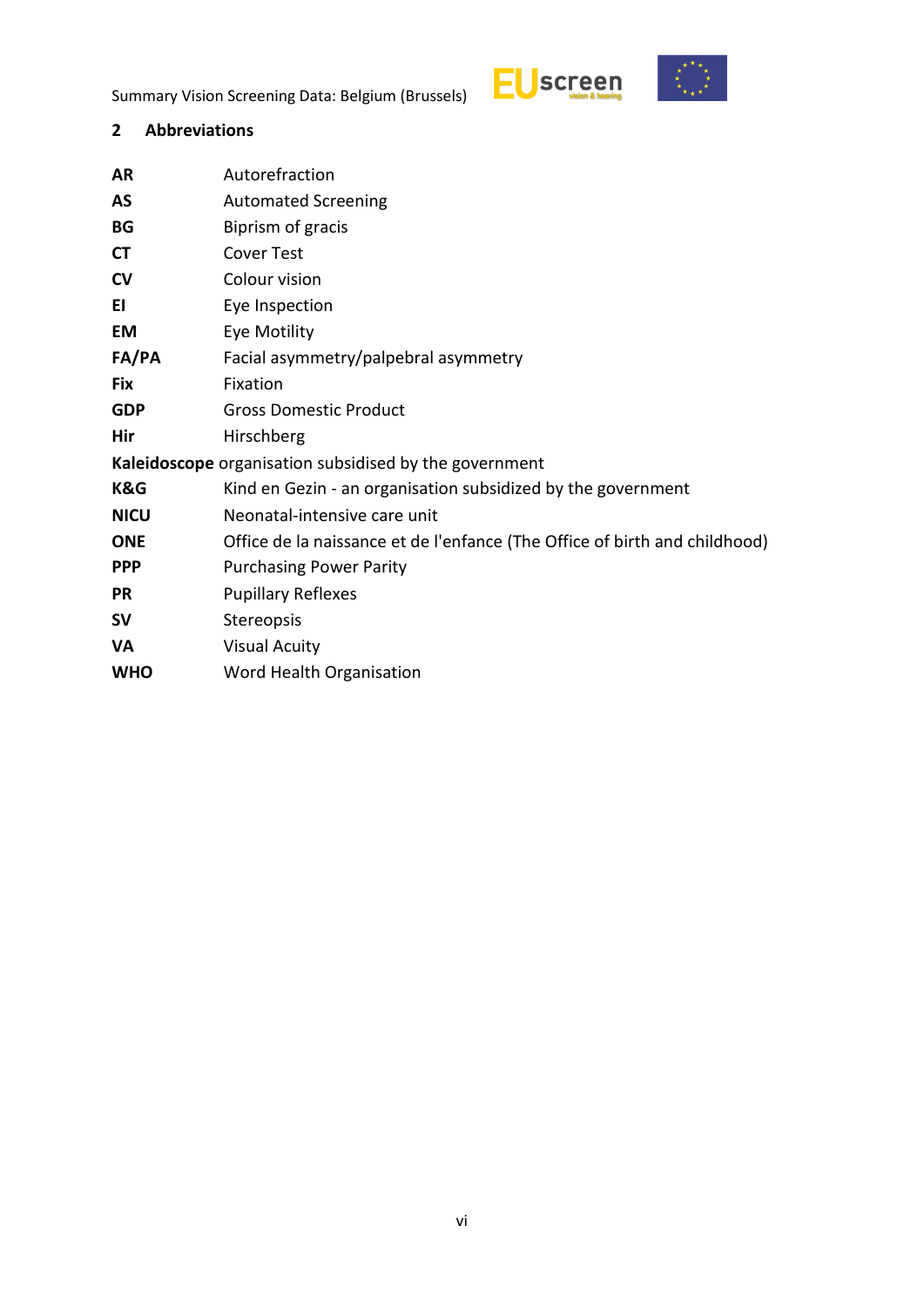



#### <span id="page-6-0"></span>**3 Population and Healthcare Overview**

The population of Belgium is 11,372,068 (World Bank, 2018a) and the birth rate is estimated at 10.8 births/1,000 population in 2016 (World Bank, 2018b). The change in population and birth rate from 1960 to 2017 is shown in Figure 1, graphs A and B respectively.

Belgium has a reported population density of 376 people per square kilometre in 2017 and this has risen from 339 people per square kilometre in 2000 (World Bank, 2018c). Infant mortality in 2017 is estimated at 3.1 deaths/1,000 live births (World Bank, 2018d).

The average life expectancy in Belgium is estimated at 81 years (World Bank, 2018e), with a death rate of 9.5 deaths/1,000 population in 2016 (World Bank, 2018f). Belgium has a gross national income per capita (PPP int. \$, 2013) of \$40,000 (WHO, 2016). The estimated total expenditure on health per capita in 2014) was \$4,392 (Intl \$) and the total expenditure on health in 2014 as percentage of GDP was 10.6% (WHO, 2016).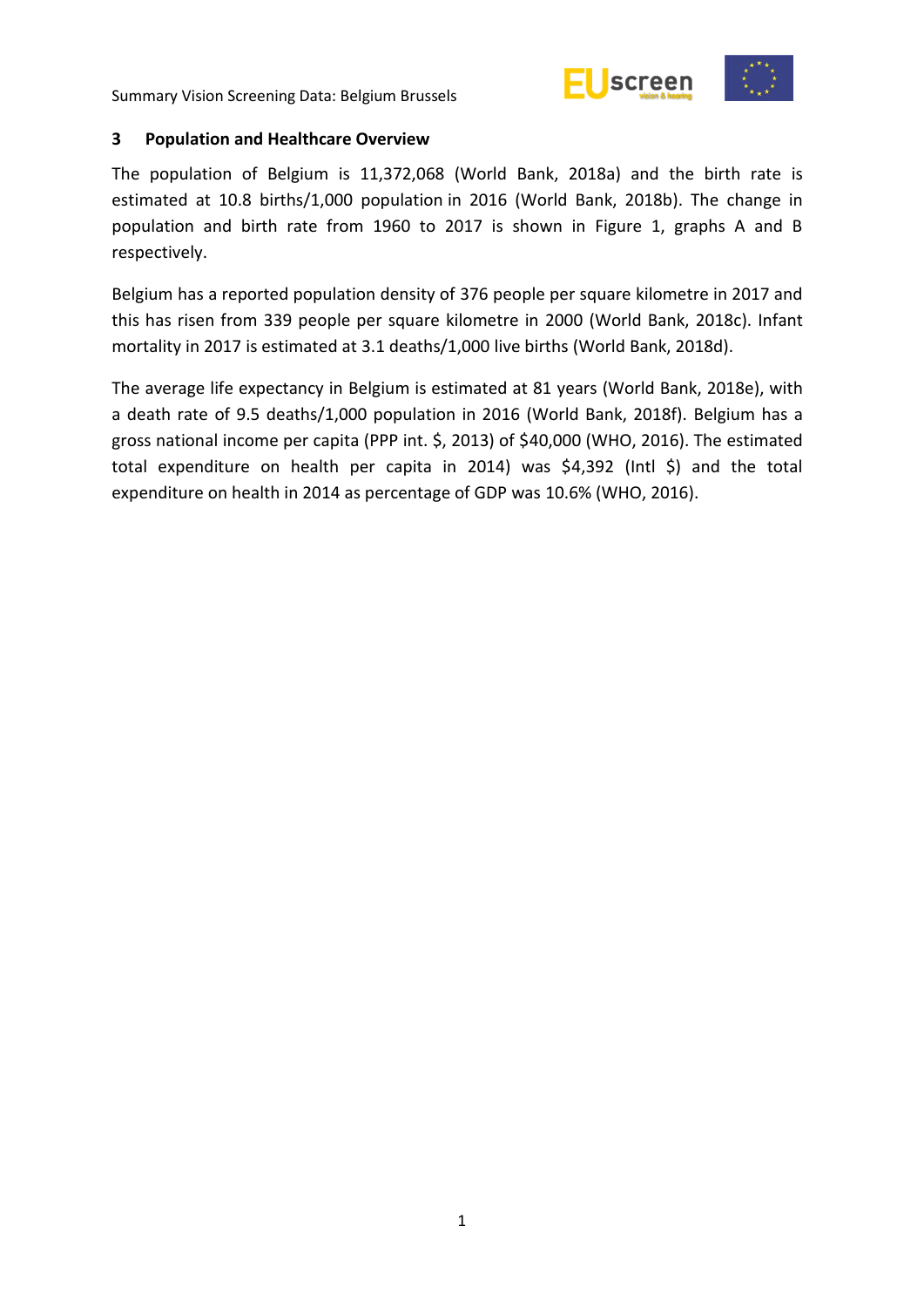





*Source: Information sourced from World Bank (2018)*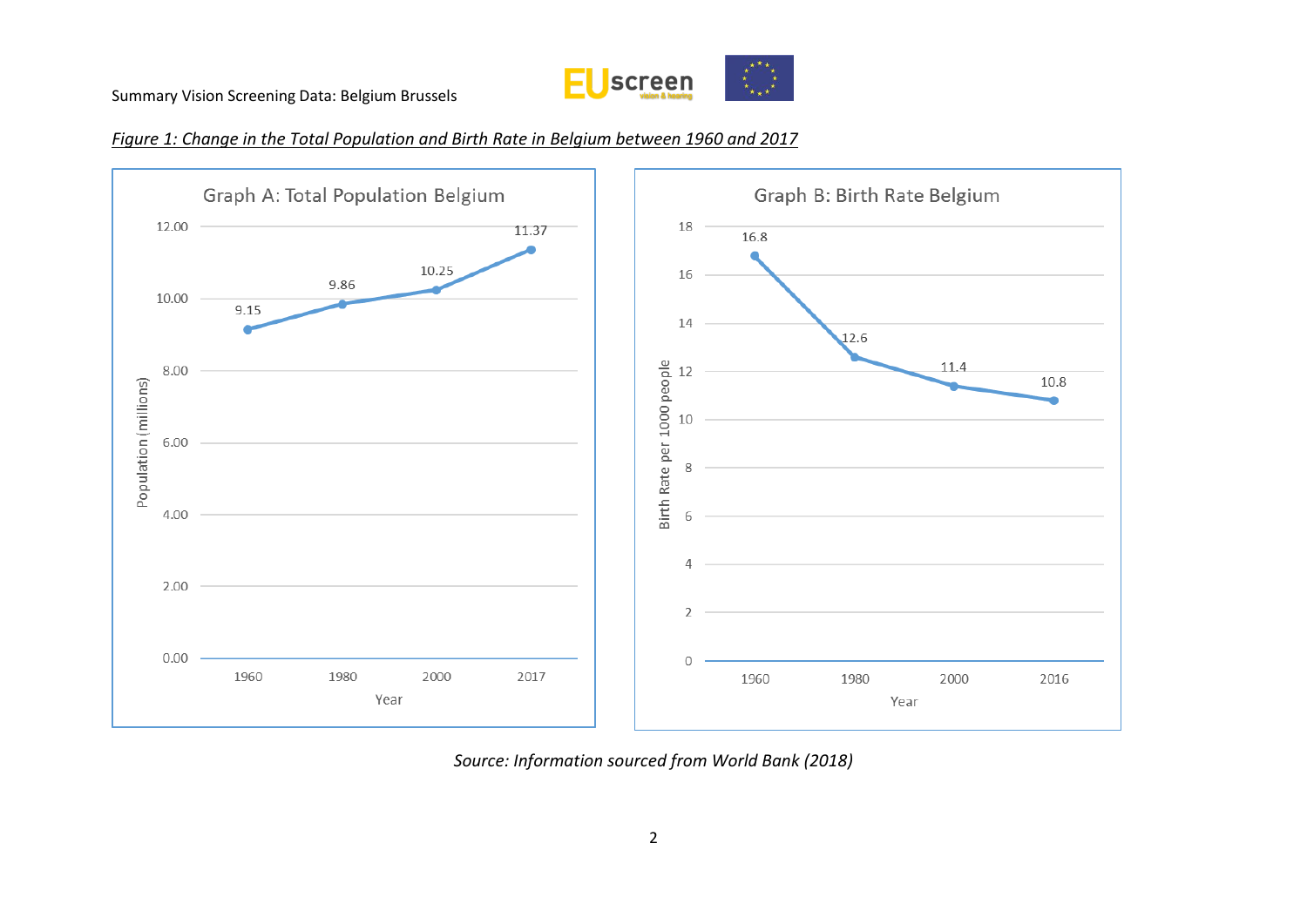



#### <span id="page-8-0"></span>**4 Vision Screening Commissioning and Guidance**

Vision screening is organised regionally; the three regions of Wallonia, Flanders and the German speaking region, all provide vision screening. They each have different protocols; such as the age at which tests are conducted, the tests used and the professionals administering the tests. In Wallonia (South Belgium), vision screening began in 2004; in Flanders, vision screening began in 2013. It is not known when vision screening began in the German speaking community (on the Eastern border). The guidelines for vision screening are included within each of the regional general health screening guidelines. None of the vision screening programmes have changed since implementation, however discussions on their content are scheduled for 2019.

Vision screening is offered free of charge for parents. Each region must have at least 80 births in the latest year; if that is not achieved, children are invited to attend centres in another region.

There were no orthoptic training schools and therefore nurses and GPs were trained to undertake vision screening. A total of forty GPs and paediatricians have been trained by ONE, between 2004 and 2016, it is not known how many more are needed. Training for general professionals occurs annually, organised by ONE and taught by an ophthalmologist. The training is not accredited or certified. In 2016, an Orthoptic training programme opened in Liege and there are another two courses in preparation in Brussels and Gent. The training for orthoptists is a Bachelor's degree which takes 3 years, therefore additional orthoptists will graduate to enter the workforce in 2019. These new graduate Orthoptists have been identified as professionals that do not screen, but could do so ;.

Vision screening is funded independently by each region and therefore there are differences in the provision. Vision screening is embedded into a general preventative child healthcare screening system, the content of which is decided upon by ONE (for Wallonia) and the local government advised by a committee directed by paediatricians in collaboration with ophthalmologists and orthoptists.

Data is collected monthly about the activity of the vision screeners. This includes where screening has taken place, the type of vision screening, the number of children screened, the number of normal results, the number of abnormal results, the number of doubtful results and the number of unfeasible results. Annual charts are created, the results of which are sent back to the vision screeners to be analysed. There are methods for quality monitoring imposed by the government; specifically, the collection of data is done on an anonymous basis. The outcome from the ophthalmologist visit (diagnostic testing of those referred) are documented and collected from the ophthalmologists, the parents, or the director of the kindergarten, school or health centre and sent back to ONE. There has been no research concerning the cost- or clinical-effectiveness of the vision screening programme in Belgium.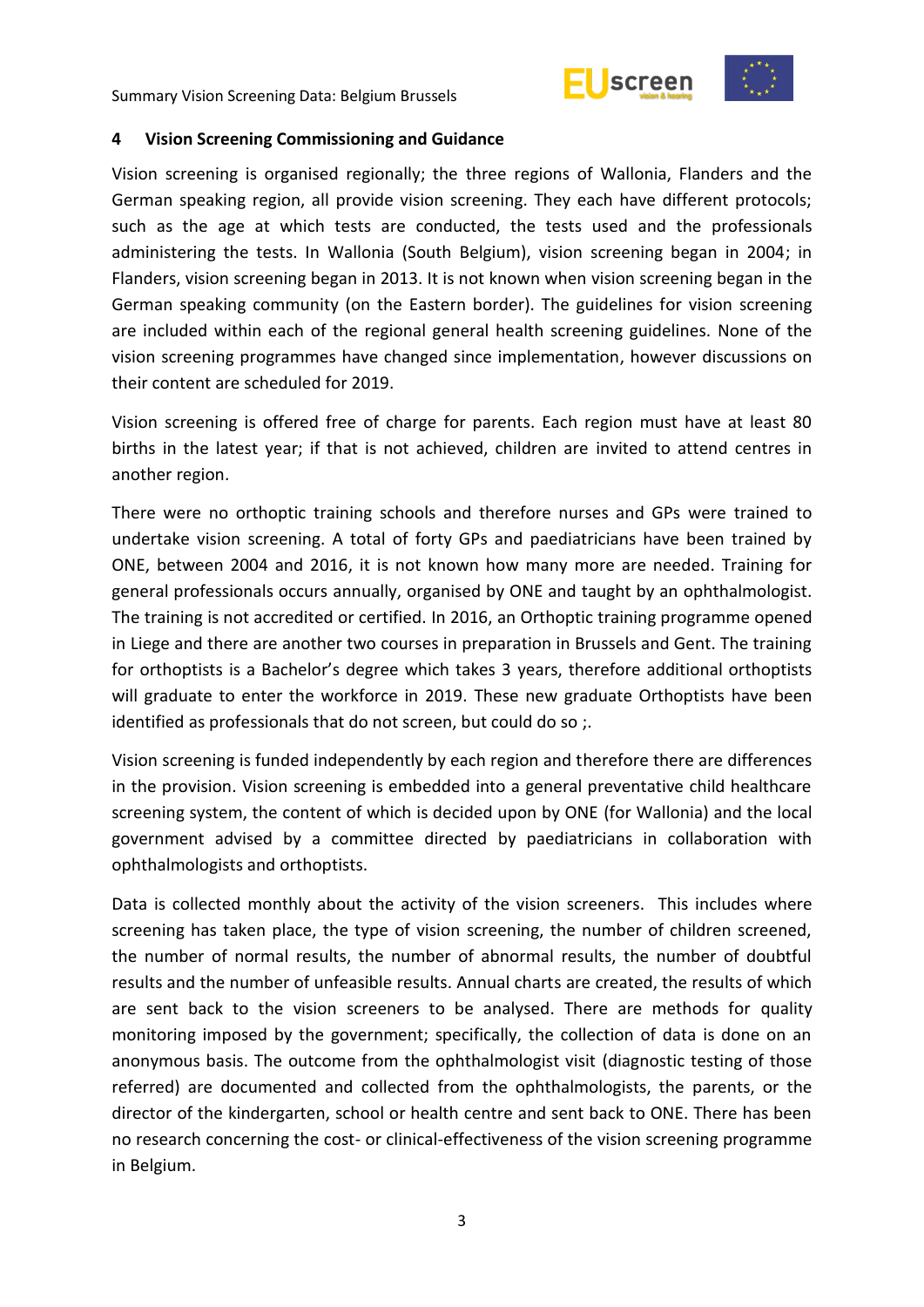



# <span id="page-9-0"></span>**5 Screening programme**

Retinopathy of prematurity, congenital eye disorders and amblyopia are the target condition screened for by vision screening. The criteria for referral for further diagnostic examination for preschool children (before the age of 2.5 years) is detailed relating to each region (different methods of screening and also different choices made by each committee). The health care professionals delivering vision screening, venue for screening and tests used vary depending on the age of the child as shown in Tables 1, 2 and 3 respectively. Specific details of the screening offered within each age group are described more fully in sections 5.1 to 5.4 below.

# <span id="page-9-1"></span>*5.1 Vision screening - Preterm babies*

Preterm babies, up to the age of 3 months, are screened in a hospital by an ophthalmologist. The vision screening tests used include eye inspection, fixation and pupillary reflexes. Babies are referred immediately if there are signs of abnormality. There are no specific guidelines.

# <span id="page-9-2"></span>*5.2 Vision screening - Birth to 3 months*

Well, healthy babies up to the age of 3 months are screened in either a hospital, child healthcare centre, private clinic or private medical practice. The tests are carried out by either a GP or paediatrician. The vision screening tests used include eye inspection, fixation and pupillary reflexes, observation for facial asymmetry or palpebral asymmetry. An ophthalmologist will conduct fundus red reflex examination, only if there are signs of amblyopia. In all regions babies are referred immediately if there are signs of abnormality.

# <span id="page-9-3"></span>*5.3 Vision screening - 3 months to 36 months*

# Flanders

Babies aged 3 to 36 months are screened in medical consultations organised by Kind en Gezin (K&G). An eye test completed by specialist nurses is carried out at 12 to 15 months of age and then again at 24 to 30 months of age.

# Flanders referral criteria

- Hypermetropia: HM≥ +4 Dioptres
- Myopia: ≥ -4 Dioptres
- Astigmatism: 12 Months >3 Dioptres; 24 Months: >2.5 Dioptres
- Anisometropia: sph/cyl >1.5 Dioptres
- or no detection of a pupil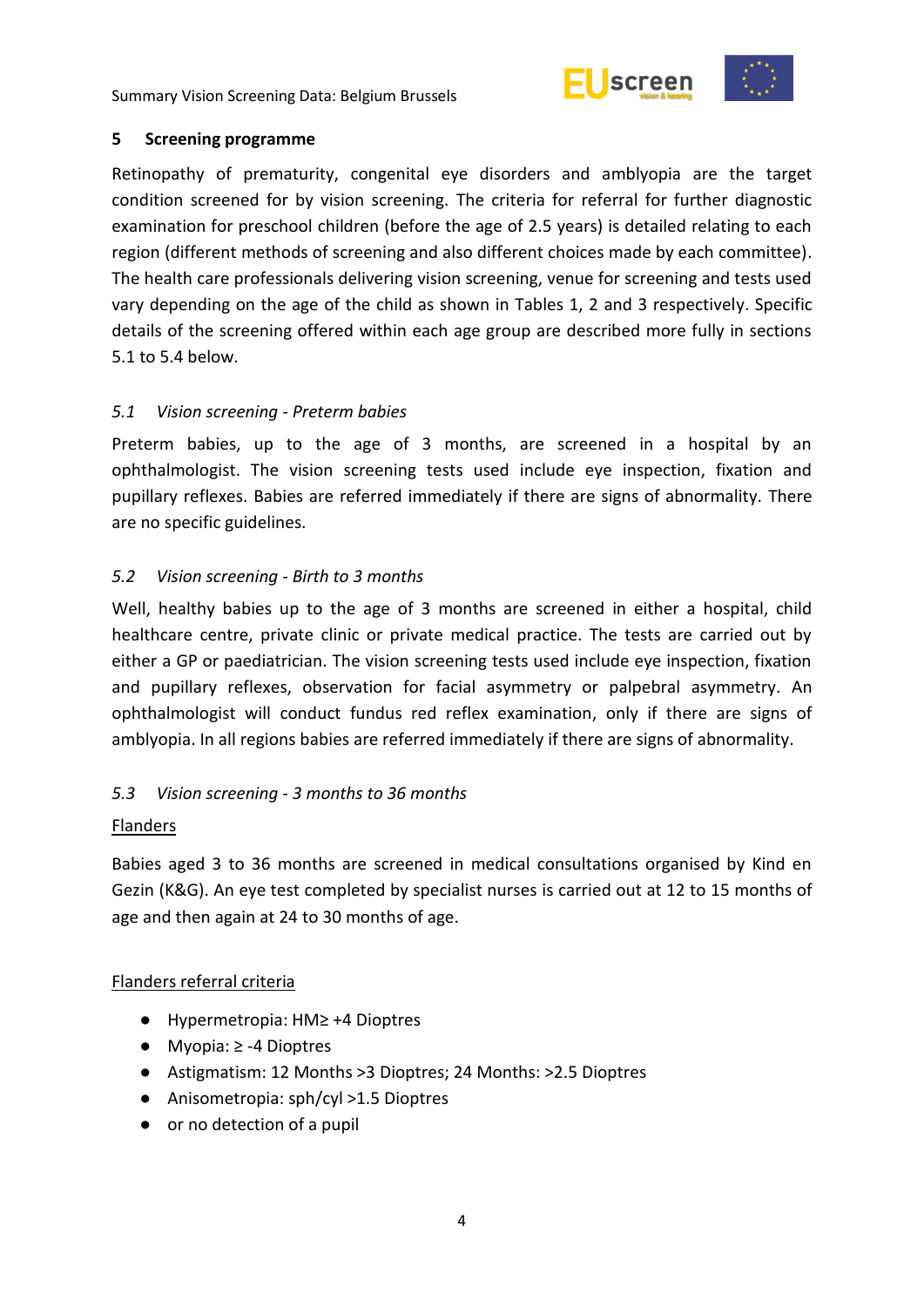

### Wallonia

Babies aged 3 months to 36 months are screened in medical consultations organised by Office de la naissance et de l'enfance (ONE, The Office of birth and childhood). One test is carried out between 18 to 47 months of age by orthoptists, general practitioners, paediatricians or specially trained nurses.

## Wallonia referral criteria

- Hypermetropia: HM≥ +1.5 Dioptres
- Myopia: > -3 Dioptres
- Astigmatism: >2 Dioptres
- Anisometropia: sph/cyl >2 Dioptres
- or anomaly on one of the following items: inspection, corneal reflexes, biprism Gracis (specific test with 6DP base out and base in in one compact device), cover test, ocular motility

### German-speaking community

Between 3 to 36 months children are screened in medical consultations organised by Kaleidoscope. At around 30 months of age, children are screened by orthoptists or ophthalmologists. The vision screening tests utilised include eye inspection, fixation, eye motility, Hirschberg, pupillary reflexes, cover test, visual acuity measurement, stereopsis (Lang I or II), colour vision, autorefraction (Retinomax Autorefractor), or automated screening (PlusOptix).

# German-speaking community referral criteria

- Hypermetropia: HM≥ +1.5 Dioptres
- Myopia: ≥ -3 Dioptres
- Astigmatism: >2 Dioptres
- Anisometropia: sph/cyl >2 Dioptres
- or anomaly on 1 of the following items: inspection, corneal reflexes, pupil reflexes, Lang stereotest, biprism Gracis, cover test, ocular motility

# <span id="page-10-0"></span>*5.4 Vision screening - 36 months to 7 years*

Children aged 36 months to 7 years are screened at a Médecine Scolaire (Medical School). Vision screening is conducted by either a paediatrician, specialist nurse, orthoptist, or technical assistant in ophthalmology. The vision screening tests utilised at this age include eye inspection, eye motility, Hirschberg, pupillary reflexes, cover test, visual acuity measurement, stereopsis, autorefraction (Retinomax Autorefractor), or automated screening (PlusOptix), biprism of Gracis (Wallonia only). The optotype charts used to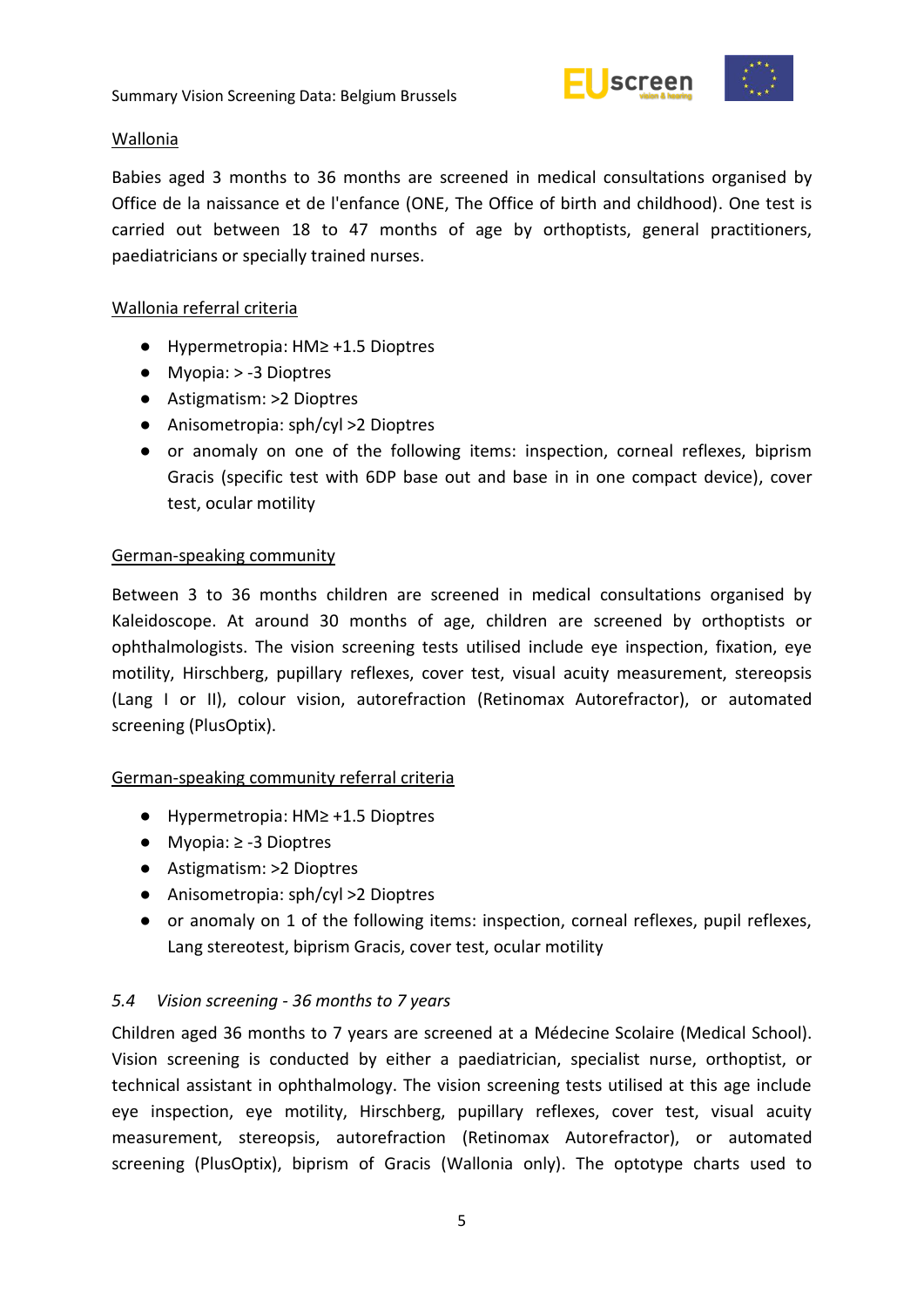



measure visual acuity include Lea Symbols, Crowded Kay pictures , Keeler logMAR crowded test performed at 3m, Snellen optotypes, E-test, Stycar and Paris near vision test. Visual acuity is measured for the first time at 3 years of age, and for a second time between the ages of 5 and 6 years. Visual acuity is measured in Flanders by specialist nurses, paediatricians, or a GP with master of youth health; in Wallonia by specialist nurses, paediatricians, or GPs with "certificat d'université-médecine soclaire-PSE" (certificate from a university/school of medicine-PSE); in German-speaking community by specialist nurses, paediatricians, or GP some with education in school medicine. Children are referred to an ophthalmologist after one abnormal or one inconclusive test result.

For all regions, the children are not tested at a specific age but in a certain class:

- 1st year of kindergarten approx. 3 years
- 2nd year of kindergarten approx. 4 years
- 1st year of primary school approx. 6 years
- 3rd year of primary school approx. 9 years
- 4th year of primary school approx. 10 years
- 5th year of primary school approx. 11 years
- 6th year of primary school approx. 12 years

### Flanders referral criteria:

- 1st year of Kindergarten: <0.63 (decimal) Kay test or <0.5 (decimal) logMAR test
- 2nd year of Kindergarten: <0.63 logMAR test (Keeler Crowded) or Kay test (Picture crowded book)
- 1st year of primary school: <0.8 (decimal) logMAR test
- 3rd year of primary school: <0.8 logMAR test (or Snellen test)
- 5th year of primary school: 1 line interocular difference, anomaly of ocular alignment, repeated failed measurement in cooperative child

# Wallonia referral criteria:

- 1st year of Kindergarten: <0.6 (decimal) or smallest line not correctly performed (Paris near vision test)
- 3rd year of Kindergarten: <0.8 (decimal)
- 2nd year of Primary school: <0.8 (decimal)
- 4th year of Primary school: <0.8 (decimal)
- 6th year of Primary school: 1 line interocular difference or anomaly of ocular alignment or repeated failed measurement in cooperative child

#### German-speaking community referral criteria:

● 1st year of Kindergarten: <1.0 (decimal)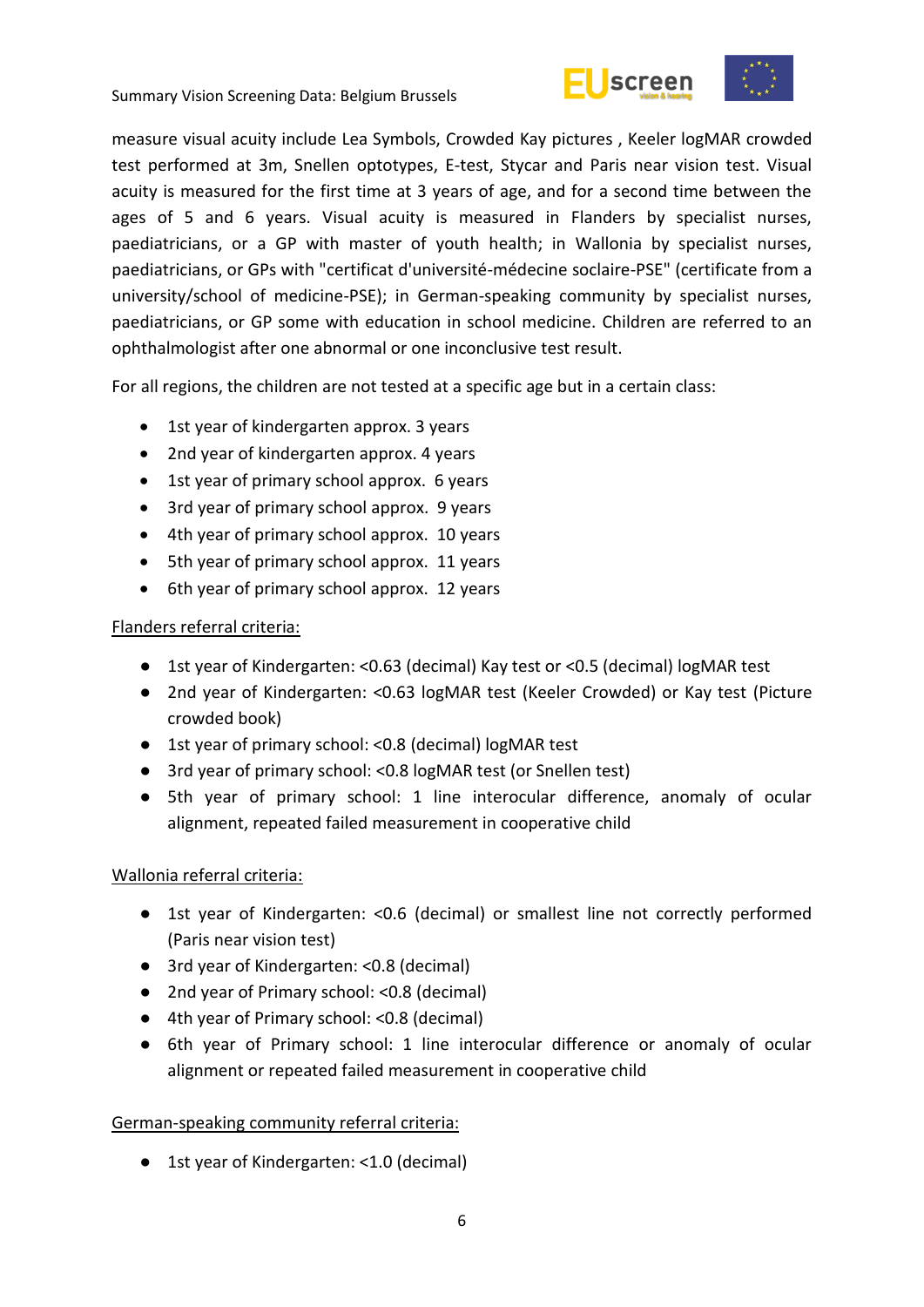

- 2nd year of Kindergarten:<1.0 (decimal)
- 1st year of Primary school: <1.0 (decimal)
- 3rd year of Primary school: <1.0 (decimal)
- 5th year of Primary school: <1.0 (decimal)
- or at any age: anomaly of ocular alignment or stereopsis or repeated failed measurement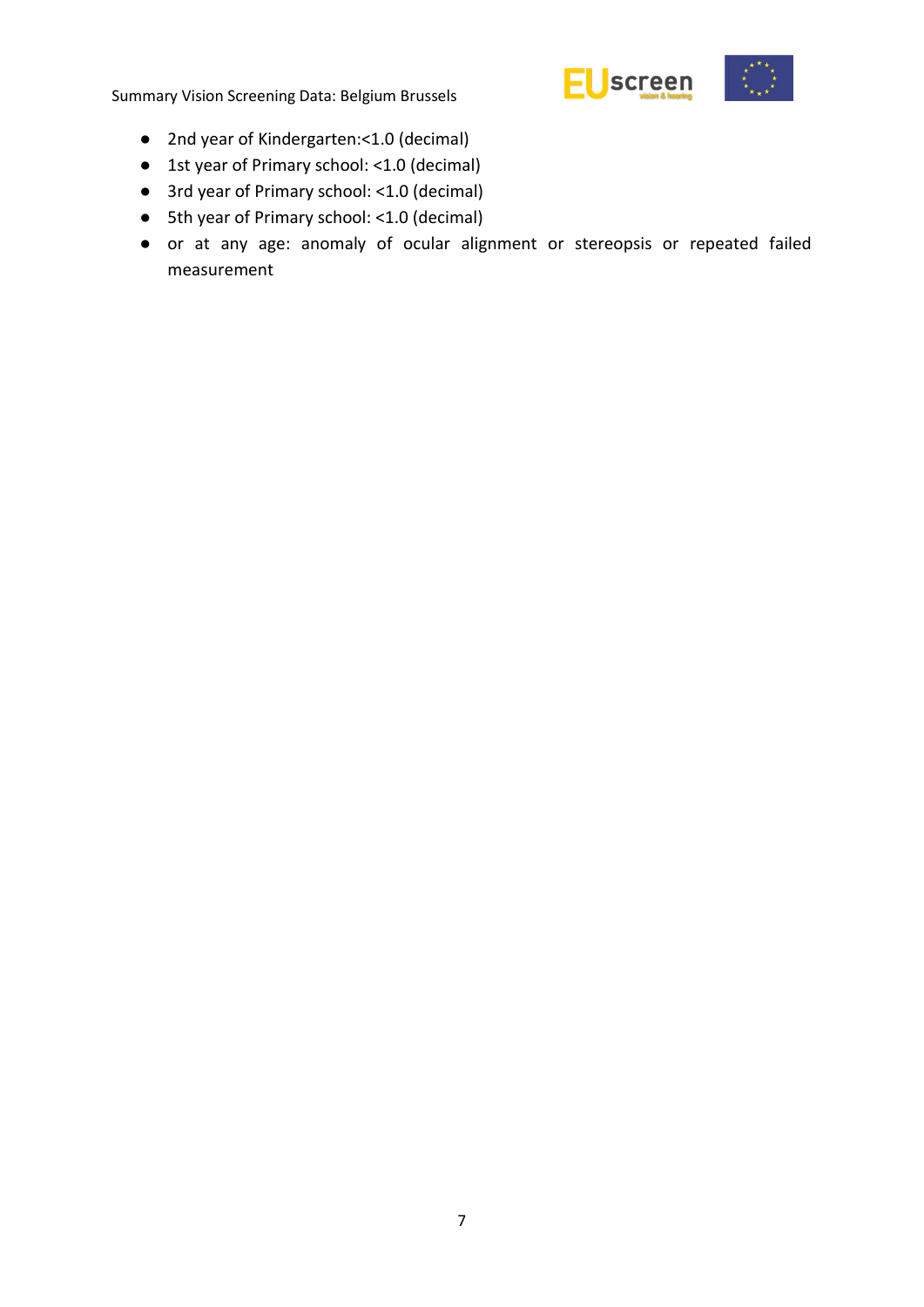

**Table 1:** Healthcare professionals who conduct vision screening in each age group

| Table 1        | Ophthalmologist | Paediatrician  | <b>GP</b>      | Orthoptist     | <b>Specialist Nurse</b> | <b>Technical</b><br>assistant in<br>ophthalmology |
|----------------|-----------------|----------------|----------------|----------------|-------------------------|---------------------------------------------------|
| Preterm babies | $\checkmark$    | $\pmb{\times}$ | $\pmb{\times}$ | $\pmb{\times}$ | $\pmb{\times}$          | $\pmb{\times}$                                    |
| 0 to 3 months  | $\checkmark$    | $\checkmark$   | $\checkmark$   | $\pmb{\times}$ | $\pmb{\times}$          | $\pmb{\times}$                                    |
| 3 to 36 months | $\checkmark$    | $\checkmark$   | $\checkmark$   | ✓              | $\checkmark$            | $\checkmark$                                      |
| 3 to 7 years   | $\pmb{\times}$  | $\checkmark$   | $\pmb{\times}$ | $\checkmark$   | $\checkmark$            | $\checkmark$                                      |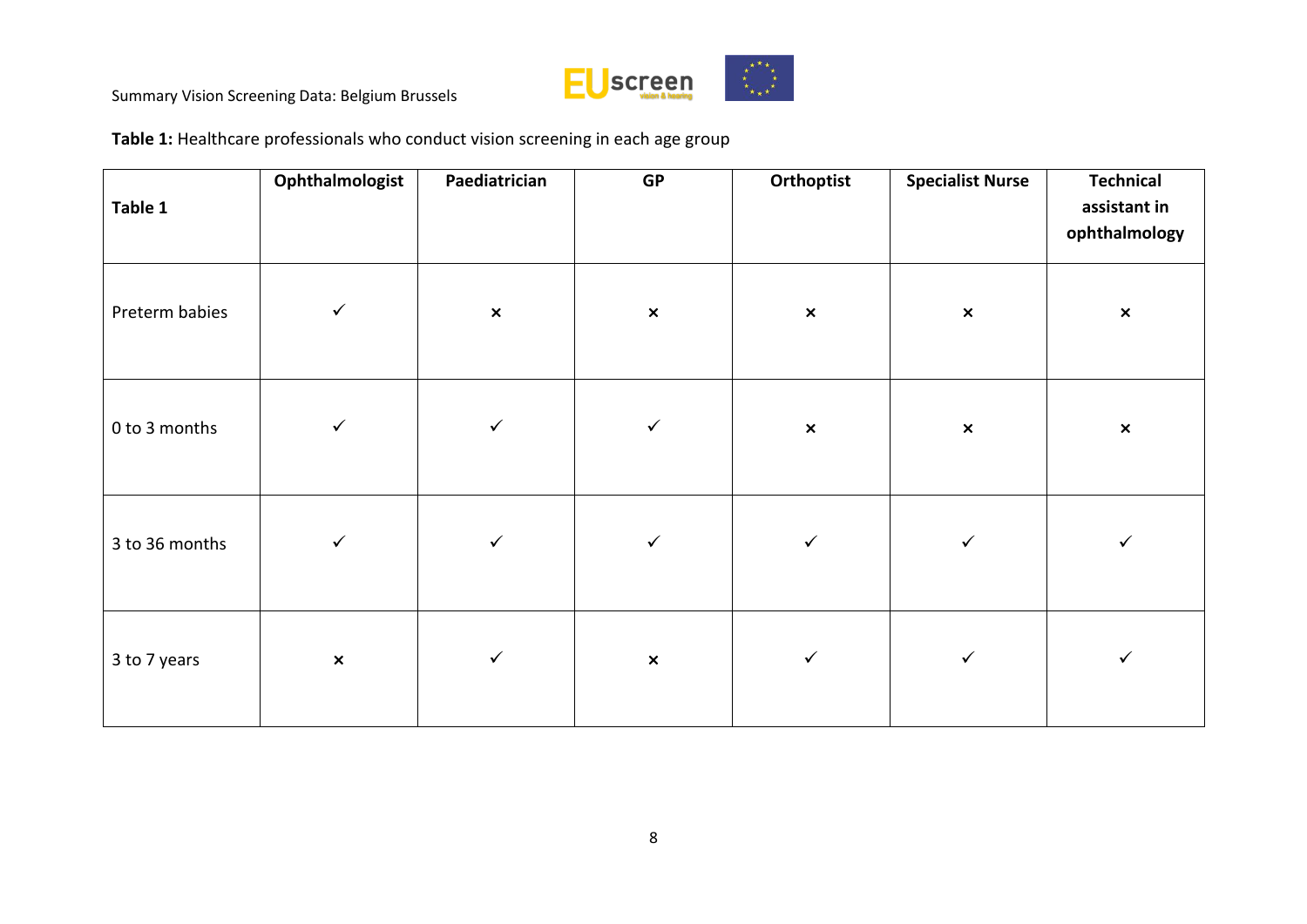

| Table 2              | E1           | <b>Fix</b>     | <b>PR</b>      | EM                        | Hir            | <b>CT</b>      | <b>VA</b>                 | <b>SV</b>                 | <b>AR</b>                 | AS                        | $\mathbf{B}\mathbf{G}$   | $\mathsf{cv}$             |
|----------------------|--------------|----------------|----------------|---------------------------|----------------|----------------|---------------------------|---------------------------|---------------------------|---------------------------|--------------------------|---------------------------|
| Preterm<br>babies    | $\checkmark$ | $\checkmark$   | $\checkmark$   | $\pmb{\times}$            | $\pmb{\times}$ | $\pmb{\times}$ | $\boldsymbol{\mathsf{x}}$ | $\pmb{\times}$            | $\boldsymbol{\mathsf{x}}$ | $\pmb{\times}$            | $\pmb{\times}$           | $\boldsymbol{\mathsf{x}}$ |
| $0$ to $3$<br>months | $\checkmark$ | $\checkmark$   | $\checkmark$   | $\boldsymbol{\mathsf{x}}$ | $\pmb{\times}$ | $\pmb{\times}$ | $\pmb{\times}$            | $\boldsymbol{\mathsf{x}}$ | $\pmb{\times}$            | $\boldsymbol{\mathsf{x}}$ | $\pmb{\times}$           | $\boldsymbol{\mathsf{x}}$ |
| 3 to 36<br>months    | $\checkmark$ | $\checkmark$   | $\pmb{\times}$ | $\checkmark$              | $\checkmark$   | $\checkmark$   | $\checkmark$              | $\checkmark$              | $\checkmark$              | $\checkmark$              | $\checkmark$<br>Wallonia | $\checkmark$              |
| 3 to 7<br>years      | $\checkmark$ | $\pmb{\times}$ | $\checkmark$   | $\checkmark$              | $\pmb{\times}$ | $\checkmark$   | $\checkmark$              | $\checkmark$              | $\checkmark$              | $\checkmark$              | $\checkmark$<br>Wallonia | $\checkmark$              |

**Table 2:** Vision screening tests used in vision screening for each age group

Key - *EI: Eye Inspection; Fix: Fixation; EM: Eye Motility; Hir: Hirschberg; PR: Pupillary Reflexes; CT: Cover Test; VA: Visual Acuity Measurement; SV: Stereopsis; CV: Colour Vision; AR: Autorefraction; AS: Automated Screening; BG: Biprism of gracis; CV: Colour vision*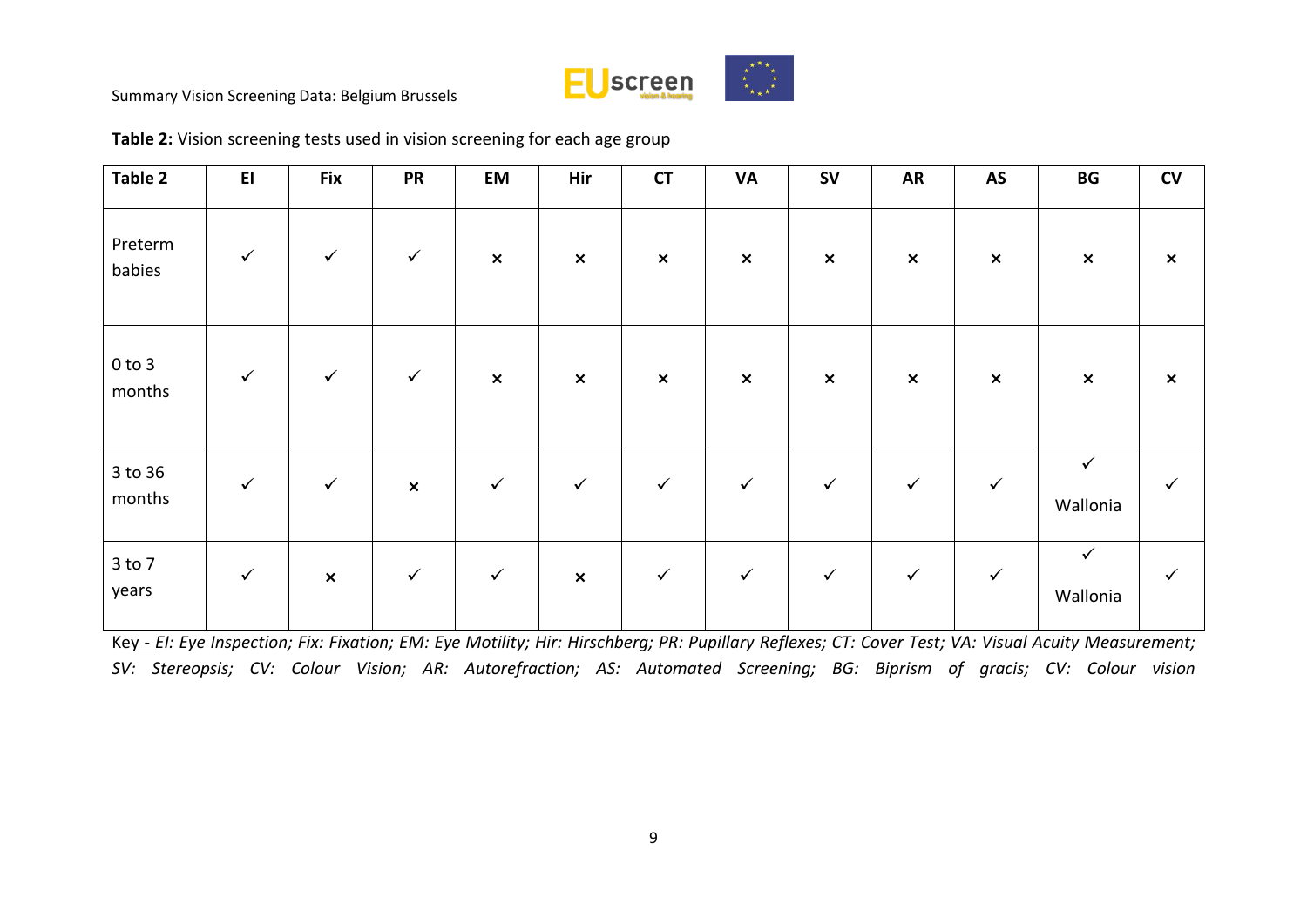

**Table 3:** Location of vision screening for each age group

| Table 3                                            | Hospital       | Child<br>healthcare<br>centre | Private clinic | Private<br>practice | <b>Medical</b><br><b>School</b> | <b>ONE</b>               | K&G                      | Kaleidoscope                        |
|----------------------------------------------------|----------------|-------------------------------|----------------|---------------------|---------------------------------|--------------------------|--------------------------|-------------------------------------|
| Preterm<br>babies                                  | $\checkmark$   | $\pmb{\times}$                | $\pmb{\times}$ | $\pmb{\times}$      | $\pmb{\times}$                  | $\pmb{\times}$           | $\pmb{\times}$           | $\pmb{\times}$                      |
| $\overline{3}$<br>$\boldsymbol{0}$<br>to<br>months | $\checkmark$   | $\checkmark$                  | $\checkmark$   | $\checkmark$        | $\pmb{\times}$                  | $\pmb{\times}$           | $\pmb{\times}$           | $\pmb{\times}$                      |
| 3 to 36<br>months                                  | $\pmb{\times}$ | $\pmb{\times}$                | $\pmb{\times}$ | $\pmb{\times}$      | $\pmb{\times}$                  | $\checkmark$<br>Wallonia | $\checkmark$<br>Flanders | $\checkmark$<br>German<br>community |
| 3 to 7 years                                       | $\pmb{\times}$ | $\pmb{\times}$                | $\pmb{\times}$ | $\pmb{\times}$      | $\checkmark$                    | $\pmb{\times}$           | $\pmb{\times}$           | $\pmb{\times}$                      |

**Key:**

- *ONE: Office de la naissance et de l'enfance (The Office of birth and childhood)*
- *K&G: Kind en Gezin - an organisation subsidized by the government*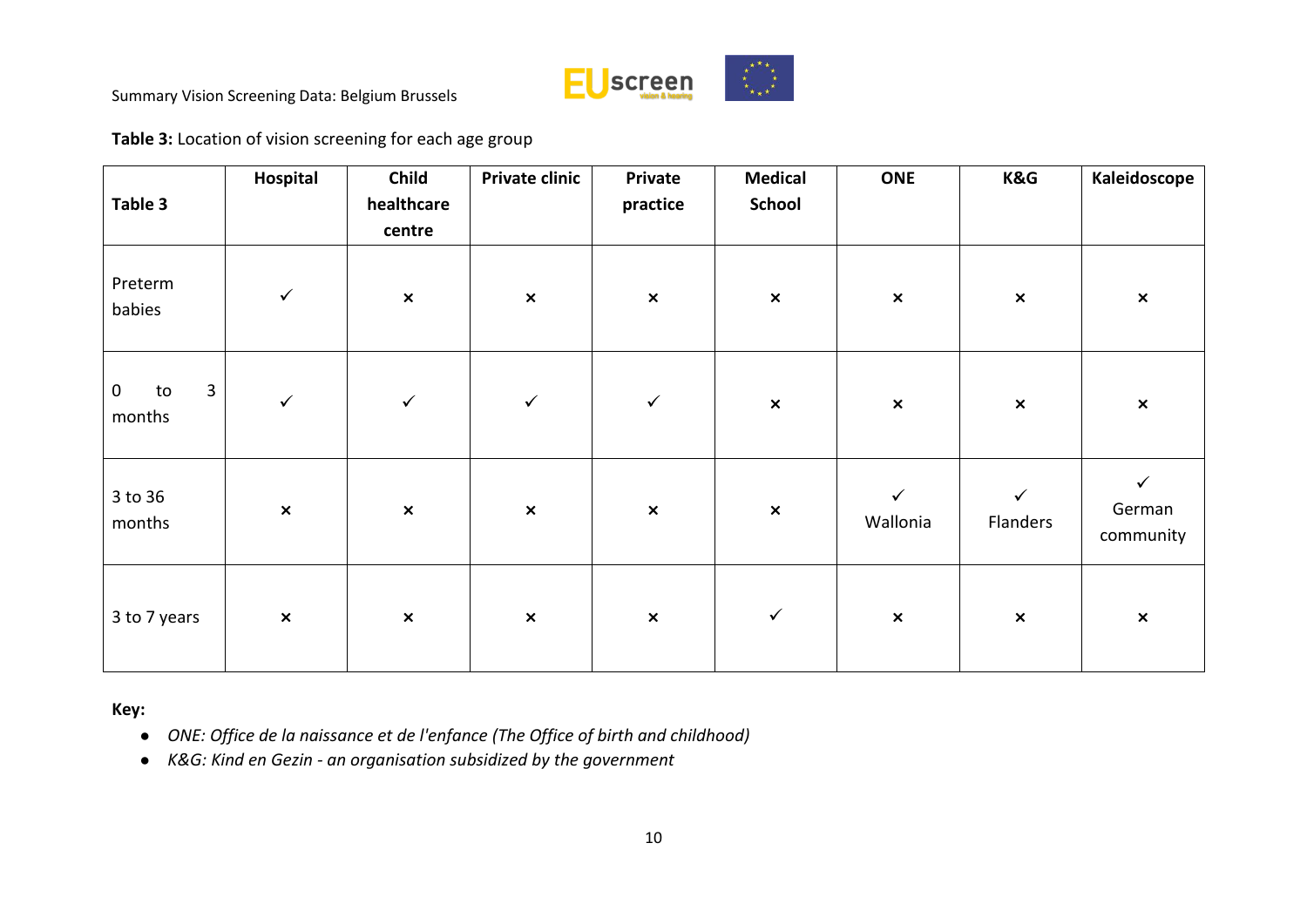



#### <span id="page-16-0"></span>**6 Automated Screening**

Automated vision screening is achieved using handheld, portable devices designed to detect presence of refractive error from 6 months of age. It provides objective results and is used to detect amblyopic risk factors. This differs from other methods used to screen children for amblyopia which focus on detection of the actual condition and the resulting visual loss.

In Belgium, PlusOptix or Retinomax Autorefractor devices are used. The use of devices differs between regions. These devices are used with other tests included in the vision screening battery. There is no comparative data between regions. All children are screened using automated screening. If a child passes the visual acuity test, but fails the photoscreening/autorefractor, they still get referred for diagnostic examination.

It is not known how much the PlusOptix or Retinomax Autorefractor devices cost to buy, nor how much the maintenance costs are per year. It is unknown after how many years either device is scheduled to be replaced. In Flanders, since September 2018 testing has been conducted using Go Check Kids compared to PlusOptix.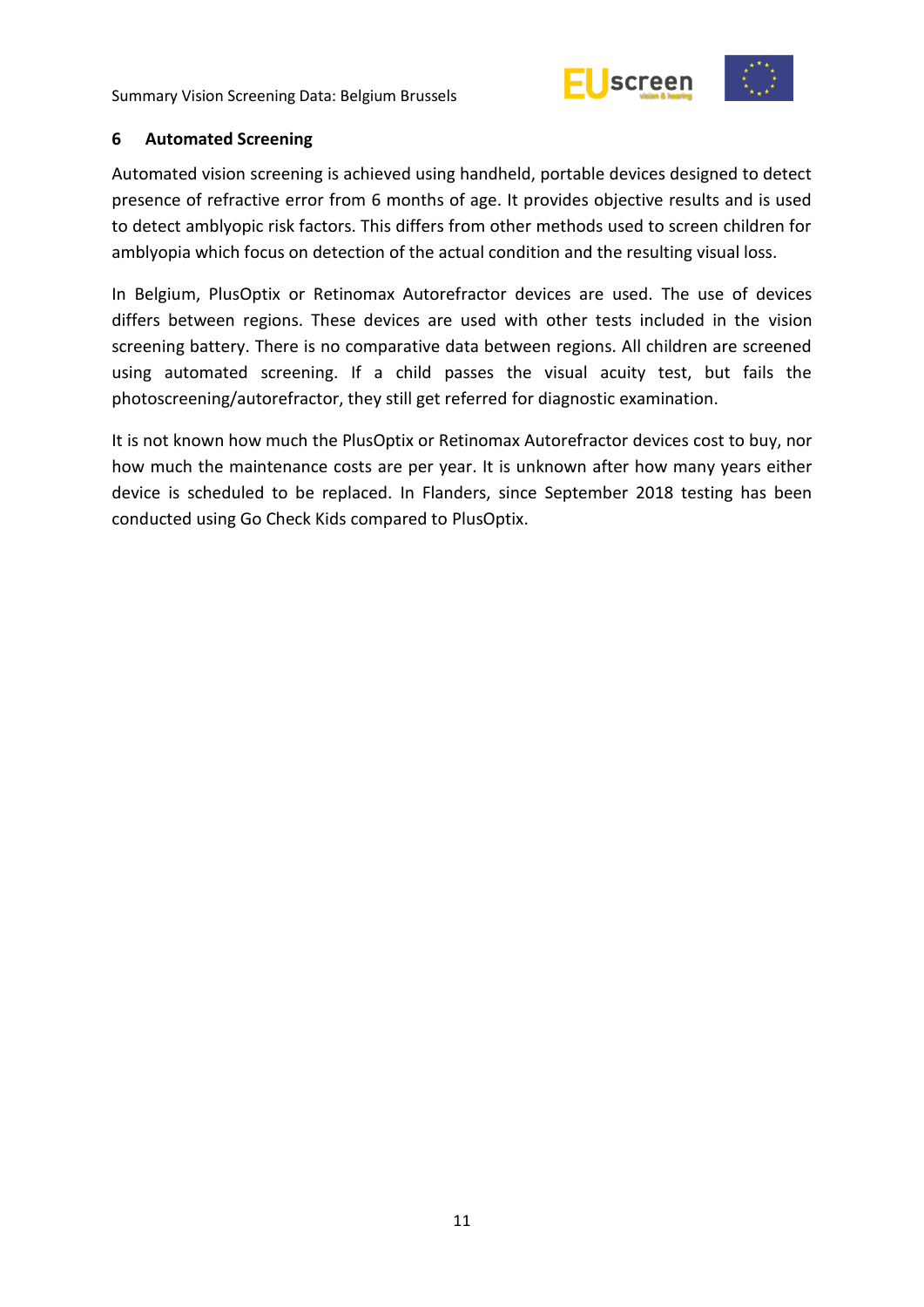

# <span id="page-17-0"></span>**7 Provision for Visually Impaired**

### Wallonia

There are 4 schools for blind or severely visually impaired children. The equipment is financed by the regional government and prescribed according to the needs of the children.

## Flanders

There are 10 schools but only 4 of these are specifically for visual and sensorial deficits. Magnifying screens are provided in schools where required and financed by the Flemish government, but these are not updated due to a lack of resources to fund new devices.

#### German-speaking community

There is no data on this region.

The costs per child for these schools in each region is unknown.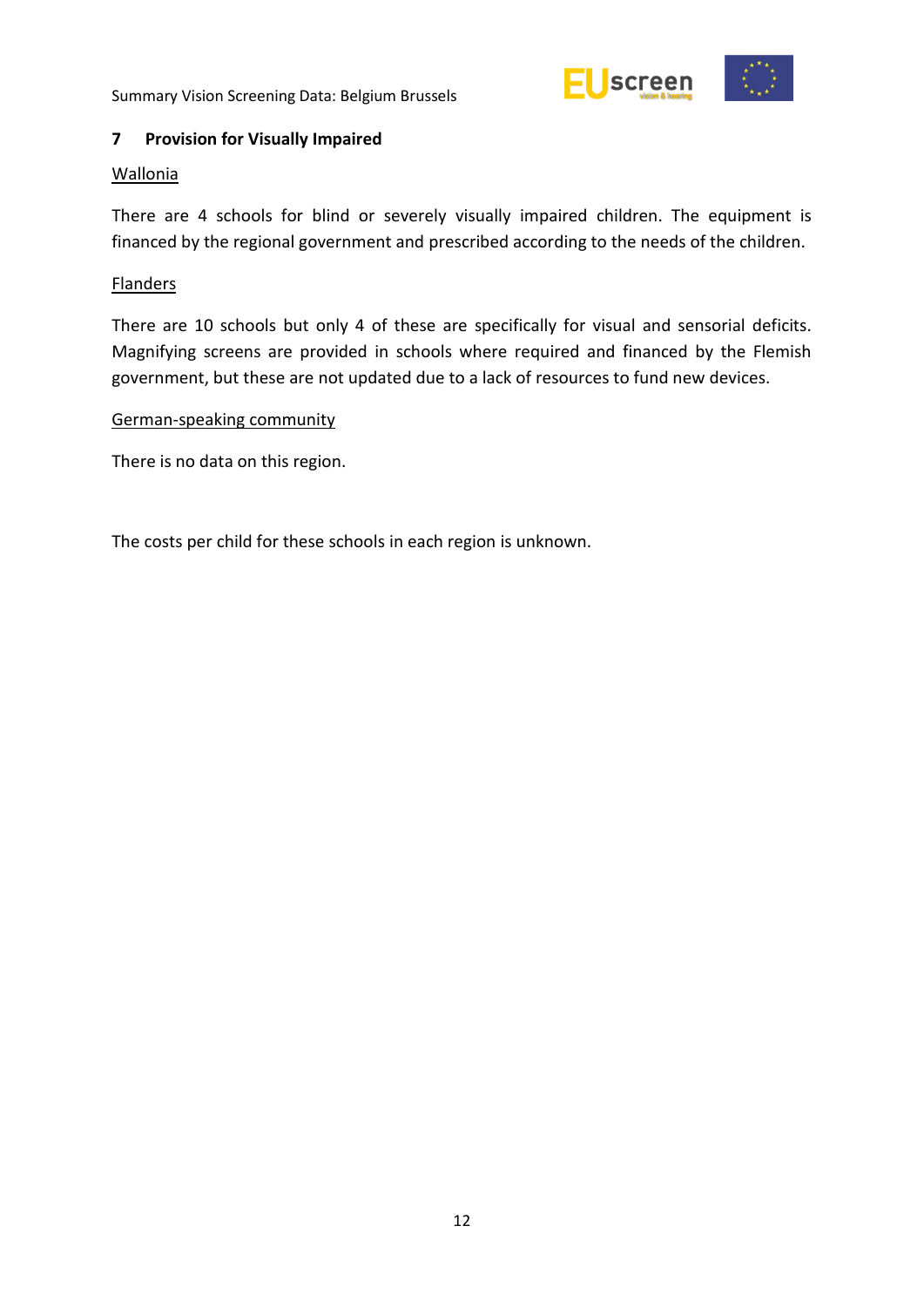



#### <span id="page-18-0"></span>**8 Knowledge of existing screening programme**

#### <span id="page-18-1"></span>*8.1 Prevalence/Diagnosis*

There is no data available for Belgium concerning: the prevalence of treated or untreated amblyopia at age 7 years; the prevalence of persistent amblyopia (missed by screening or failed treatment) at age 7 years; the prevalence of strabismus at any age; or the incidence (observed cases) of the four types of amblyopia (strabismic, refractive, combined mechanism and deprivation) per age per year. This is partly due to a lack of consensus of amblyopia definition.

#### <span id="page-18-2"></span>*8.2 Coverage*

All children are invited to attend screening however some parents may choose not to attend. Instead, they may go directly to an ophthalmologist, or go to another region. Invitations for vision screening are sent by the governmental departments in that area (i.e. ONE, K&G, Kaleidoscope) and organised, free of charge, by paediatric consultations, during which the vision screening is performed. All children are invited for vision screening. The attendance of vision screening in Wallonia is 58% for preschool children; for Flanders it is 85%; for the German speaking community it is 70 %. When it comes to school age children, attendance is estimated at 99% to 100% for all 3 regions.

#### <span id="page-18-3"></span>*8.3 Screening evaluation*

It is estimated that in Wallonia, 75% to 80% of the children referred from screening have an anomaly confirmed and treatment and follow-up is planned by an ophthalmologist. The exact percentage of compliance with referral after an abnormal screening test result is unknown, as there is no registration or documentation of noncompliance with referral after an abnormal screening test result.

The percentage of false negatives (children who pass screening but who have amblyopia) for vision screening is estimated at less than 5%. The percentage of false positives (patients who fail screening even though they are healthy) is also estimated at less than 5%. The positive predictive value of a 'refer' result after vision screening is estimated at around 90%. The sensitivity and specificity of vision screening in school age children are not known. However, preschool screening evaluation has been provided and is outlined in Figure 3 below.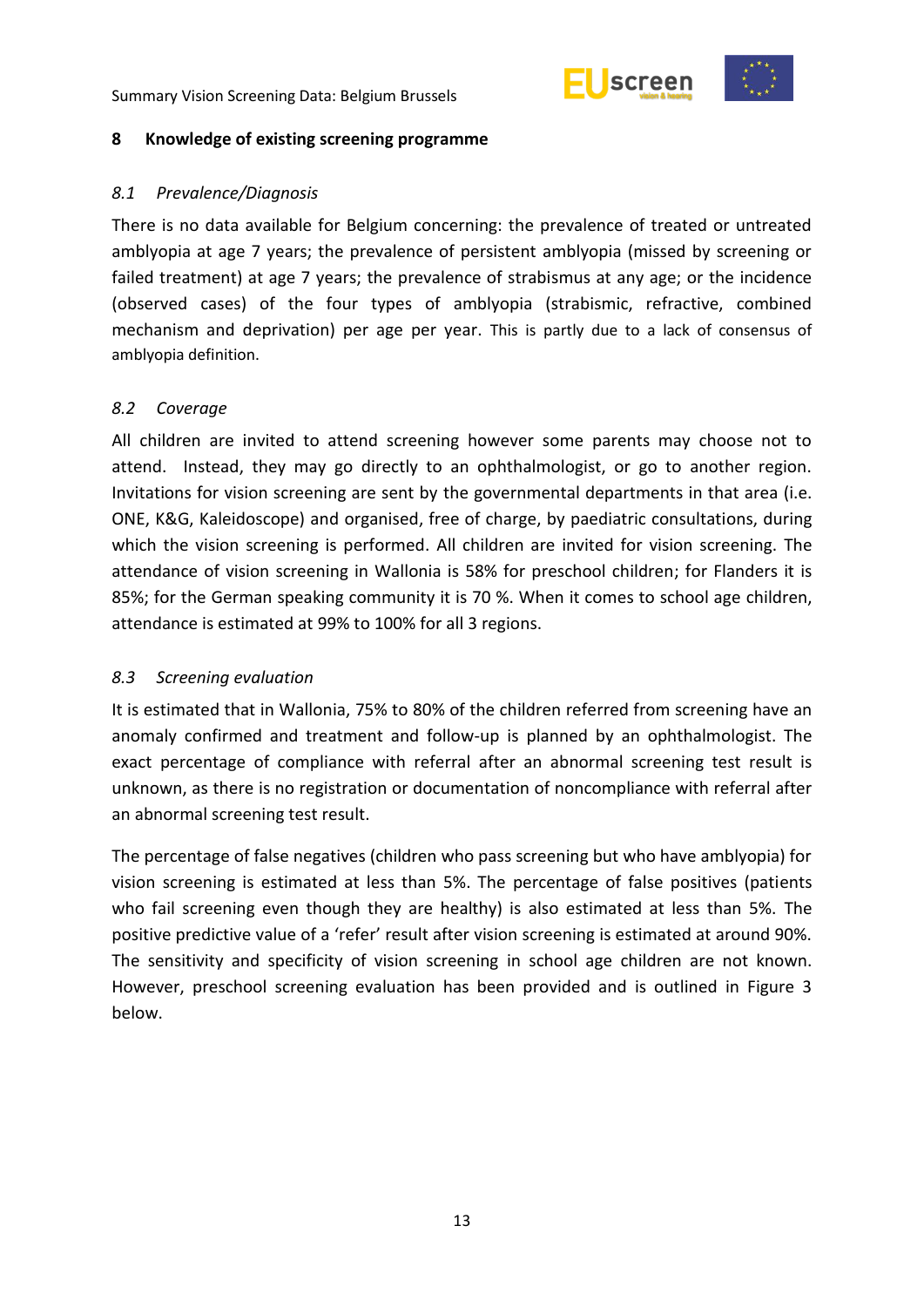

Figure 3: Preschool Screening Evaluation (excluding children with already known anomalies). Data collected by each region.

| Figure 3.                                                                           | <b>Flanders</b>                                                                  | Wallonia | German-speaking<br>community |
|-------------------------------------------------------------------------------------|----------------------------------------------------------------------------------|----------|------------------------------|
| Response rate to eye<br>test <sup>*1</sup>                                          | 17%                                                                              | 33%      | 60%                          |
| Anomaly with risk of<br>amblyopia confirmed* <sup>2</sup>                           | 44%                                                                              | 83%      | 36%                          |
| Anomaly<br>not<br>confirmed* <sup>3</sup>                                           | 36%                                                                              | 17%      | 24%                          |
| answer from the<br><b>No</b><br>ophthalmologist<br>concerning anomaly* <sup>4</sup> | 19%                                                                              | ?        | 40%                          |
| Treatment<br>started<br>in<br>confirmed anomaly                                     | 13%                                                                              | 74%      | ?                            |
| Follow-up planned                                                                   | 52.5% with<br>ophthalmologist;<br>17.6% at K&G/ CLB<br>(school aged<br>children) | 81%      | ?                            |

- $*1$ : Attendance to the ophthalmologist after referral
- <sup>\*2</sup>: This is not true positives. Some children were not tested adequately due to a lack of cooperation and/or the definition of amblyopia was not strict enough
- <sup>\*3</sup>: These are the false positives plus the children not adequately testable (lack of cooperation
- <sup>\*4</sup>: The ophthalmologists did not send the results from the referral visit

# <span id="page-19-0"></span>*8.4 Treatment success*

All eligible children are offered treatment. Ophthalmologists are the only professionals who prescribe glasses for children under the age of 7 years. Other treatment options, in select cases, include patching, penalisation with glasses, atropine and cataract surgery.

# Congenital eye disorders

There is no data available concerning the percentage of children treated for congenital eye disorders in the total population.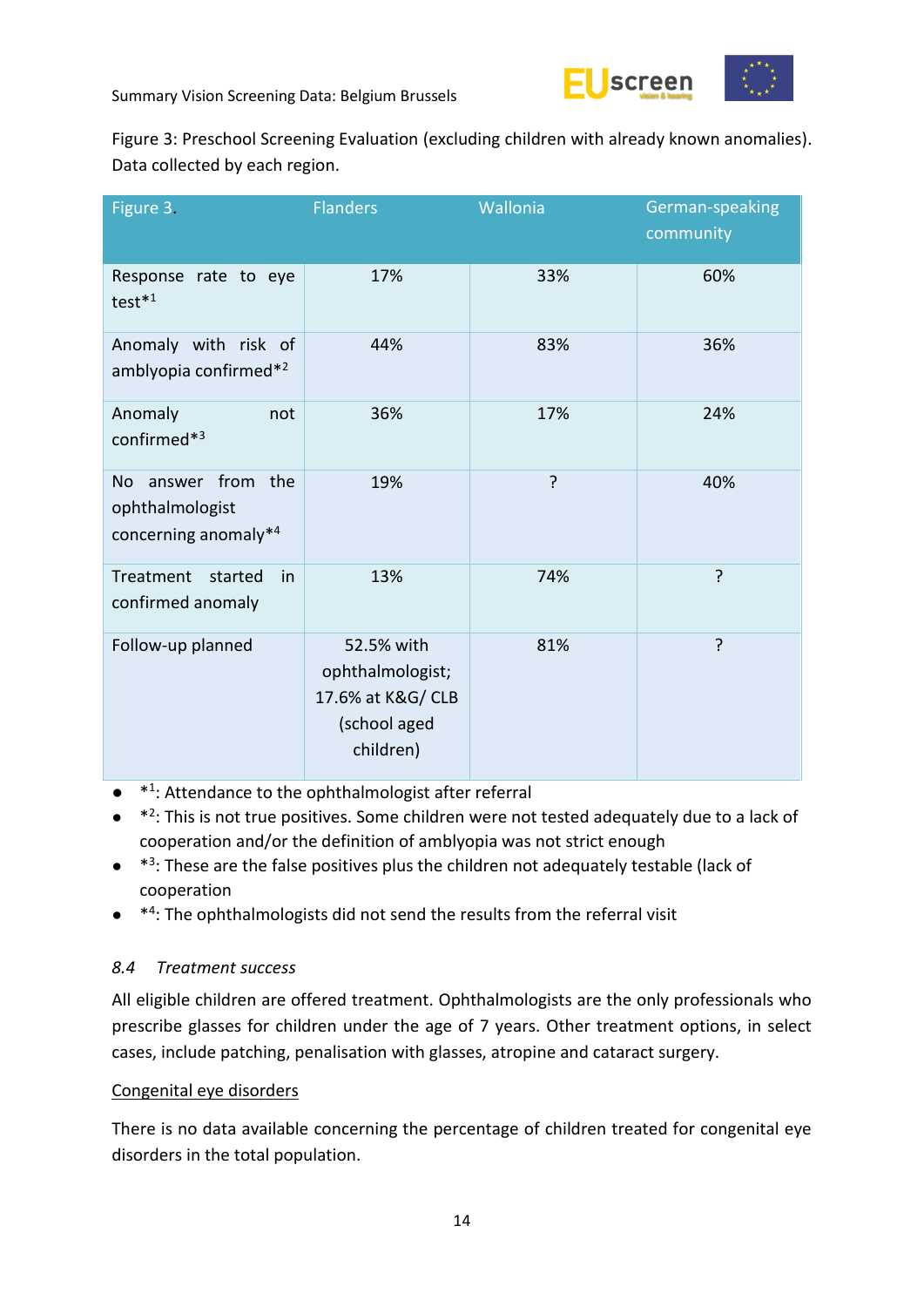

### **Strabismus**

There is no data pertaining to the percentage of children treated for strabismus alone after being screened before age 7 years, or of all children treated for strabismus alone before age 7.

### Amblyopia

The percentage of all children treated for amblyopia before age 7 is unknown. The distribution of strabismic amblyopia, refractive amblyopia, combined-mechanism amblyopia and deprivation amblyopia is not known.

The percentage of children treated for amblyopia after being screened before age 7 years are listed in Figure 4.

**Figure 4:** - Referral rates for Flanders, Wallonia, German community (excluding children with already known anomalies) – the number of children this refers to is not available.

| <b>Flanders</b> |                               | Wallonia   |                               | German-speaking<br>community |                               |  |
|-----------------|-------------------------------|------------|-------------------------------|------------------------------|-------------------------------|--|
| Percentage      | Year/age                      | Percentage | Year/age                      | Percentage                   | Year/age                      |  |
| 6.8%            | 1st year<br>kindergarten      | 11.5%      | 1st year of<br>kindergarten   | 9.4%                         | 1st year<br>kindergarten      |  |
| 7.9%            | 2nd year<br>kindergarten      | 13.6%      | 3rd year<br>kindergarten      | 18.3%                        | 2nd year<br>kindergarten      |  |
| 7.2%            | 1st year<br>primary<br>school | 11.4%      | 2nd year<br>primary<br>school | 11.1%                        | 1st year<br>primary<br>school |  |
| 5.8%            | 3rd year<br>primary<br>school | No results | 4th year<br>primary<br>school | 10.0%                        | 3rd year<br>primary<br>school |  |
| 7.3%            | 5th year<br>primary<br>school | 13.5%      | 6th year<br>primary<br>school | 9.1%                         | 5th year<br>primary<br>school |  |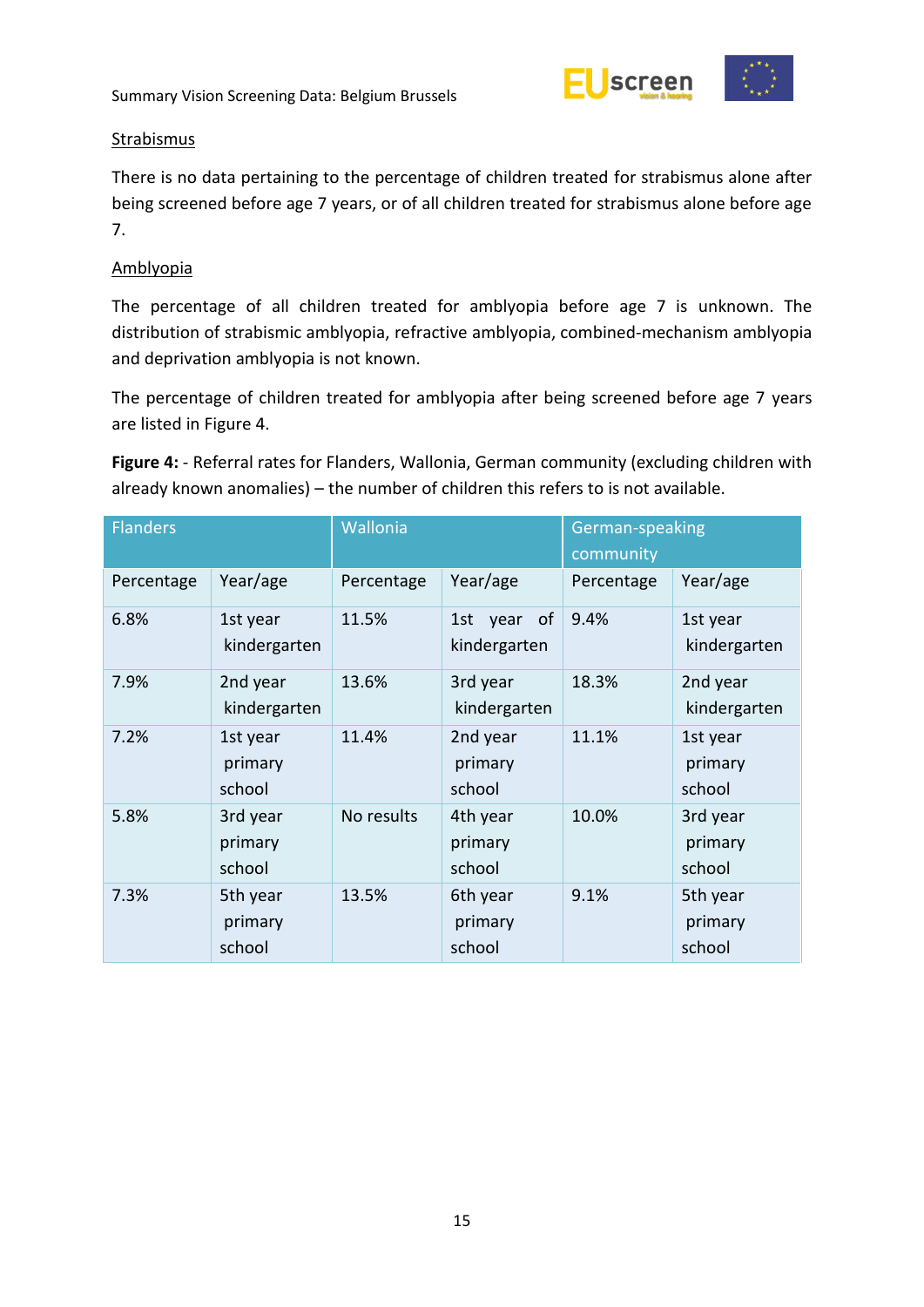

# <span id="page-21-0"></span>**9 Costs of vision screening in children**

# <span id="page-21-1"></span>*9.1 Cost of vision screening*

The salary costs, per year for vision screening professionals is only available for Wallonia:

- 5 medical staff: 65,404 Euros per year each, plus fees for transport between places.
- Orthoptists and technical assistants number unknown): 32,666 Euros each per year.
- For 2017 it was estimated there were 74 full time vision screeners: Total cost 241,733Euros per year, plus transport fees.

There is no data available concerning the cost to train the general preventative child health care screening professionals between leaving secondary education to qualification. The total screening costs per year for vision screening in Belgium, per region, is not available.

<span id="page-21-2"></span>*9.2 Cost of treatment for amblyopia*

No data available.

<span id="page-21-3"></span>*9.3 Cost of Treatment for strabismus*  No data available.

<span id="page-21-4"></span>*9.4 Cost of treatment for cataract* No data available.